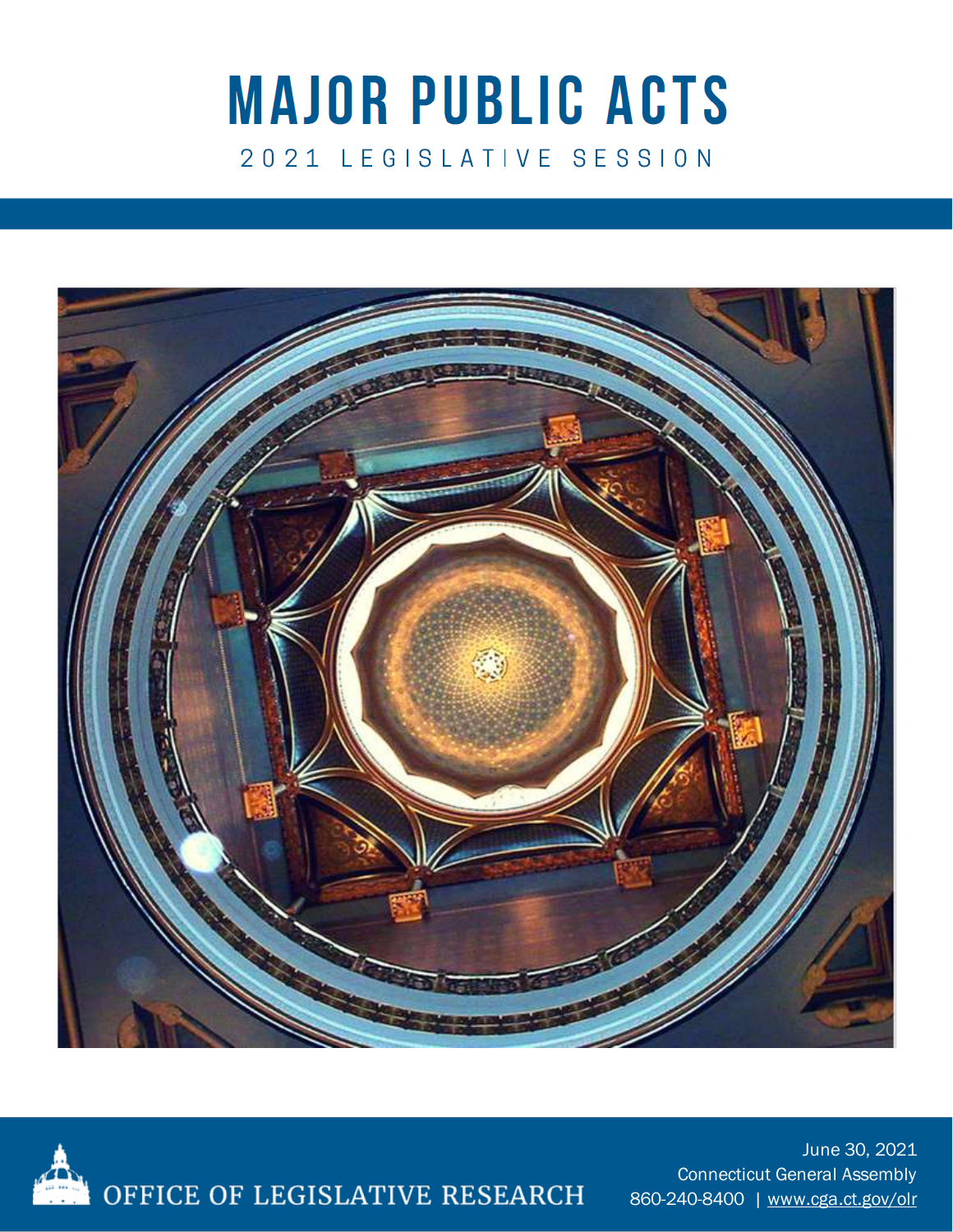## **Notice to Readers**

These summaries, composed by the Office of Legislative Research (OLR) with the assistance of the Office of Fiscal Analysis (OFA), briefly describe the most significant, far-reaching, and publicly debated acts adopted by the General Assembly in its 2021 regular session and June Special Session. Acts that the secretary of the state has assigned a public act (PA), special act (SA), or resolution act (RA) number are identified by that number; otherwise, we refer to the bill or resolution number.

Not all provisions of the acts are included. More detailed summaries can be found at [https://cga.ct.gov/olr/.](https://cga.ct.gov/olr/) Summaries of the major acts and all other public acts will be provided in our 2021 Public Act Summary Book, which will be available later this year.

OLR also produces a number of "Acts Affecting" reports highlighting legislation in the following policy areas: agriculture, banks, business and jobs, children, criminal justice and public safety, education, energy, environment, first responders, health professionals, housing and real estate, insurance, municipalities, people with disabilities, seniors, taxes, town clerks and elections, transportation, and veterans and military. These reports will be available online in August.

| <b>Contents</b> |    |
|-----------------|----|
|                 |    |
|                 |    |
|                 |    |
|                 |    |
|                 |    |
|                 |    |
|                 |    |
|                 |    |
|                 |    |
|                 |    |
|                 |    |
|                 |    |
|                 |    |
|                 |    |
|                 |    |
|                 | 22 |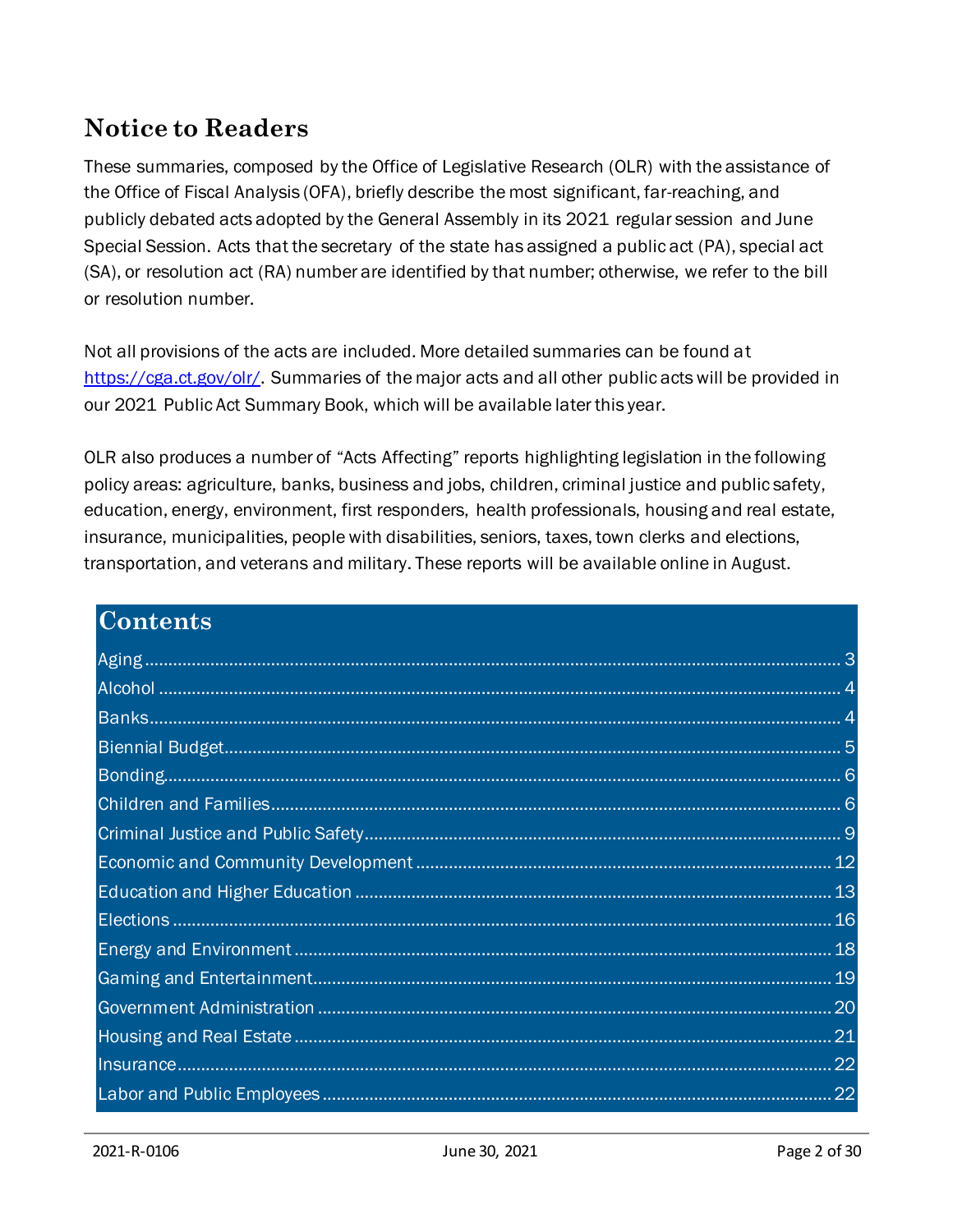# <span id="page-2-0"></span>**Aging**

#### *Age Discrimination in the Workforce*

A new law prohibits age discrimination during the employment application process. Specifically, the act generally makes it a discriminatory employment practice for employers to request or require a prospective employee's age, birth date, or graduation date on an initial employment application [\(PA 21-69,](https://www.cga.ct.gov/asp/cgabillstatus/cgabillstatus.asp?selBillType=Public+Act&which_year=2021&bill_num=69) effective October 1, 2021).

# *Property Tax Relief*

A new law expands eligibility for the local option Elderly Tax Freeze Program by decreasing the program's minimum age requirement from 70 to 65 years. But the act allows a municipality, by vote of its legislative body, to set the program's minimum age requirement at older than 65 years. A municipality that voted to limit program eligibility to individuals ages 70 and older prior to this date is not required to take another vote unless it seeks to lower the program's minimum age requirement [\(PA 21-84](http://cga.ct.gov/asp/cgabillstatus/cgabillstatus.asp?selBillType=Public+Act&which_year=2021&bill_num=84), effective October 1, 2021, and applicable to assessment years beginning on and after that date).

# *Virtual Monitoring and Virtual Visitation in Nursing Homes*

The legislature expanded the nursing home patients' bill of rights to include the right of residents to treat their living quarters as their own home, including purchasing and using virtual visitation and virtual monitoring technology. Additionally, the new law (1) establishes related notification, use, and consent requirements for this technology (e.g., obtaining a roommate's consent and paying associated costs) and (2) requires nursing homes to provide residents with free internet access, electricity, and a power source for this technology, under certain conditions (PA 21-55, effective October 1, 2021, except that the right to use technology is effective July 1, 2021).

Another new law requires nursing homes to give their employees, or their contractor's employees, access to a resident's virtual monitoring or virtual visitation technology if the (1) employee is the subject of a proposed disciplinary action by the nursing home based on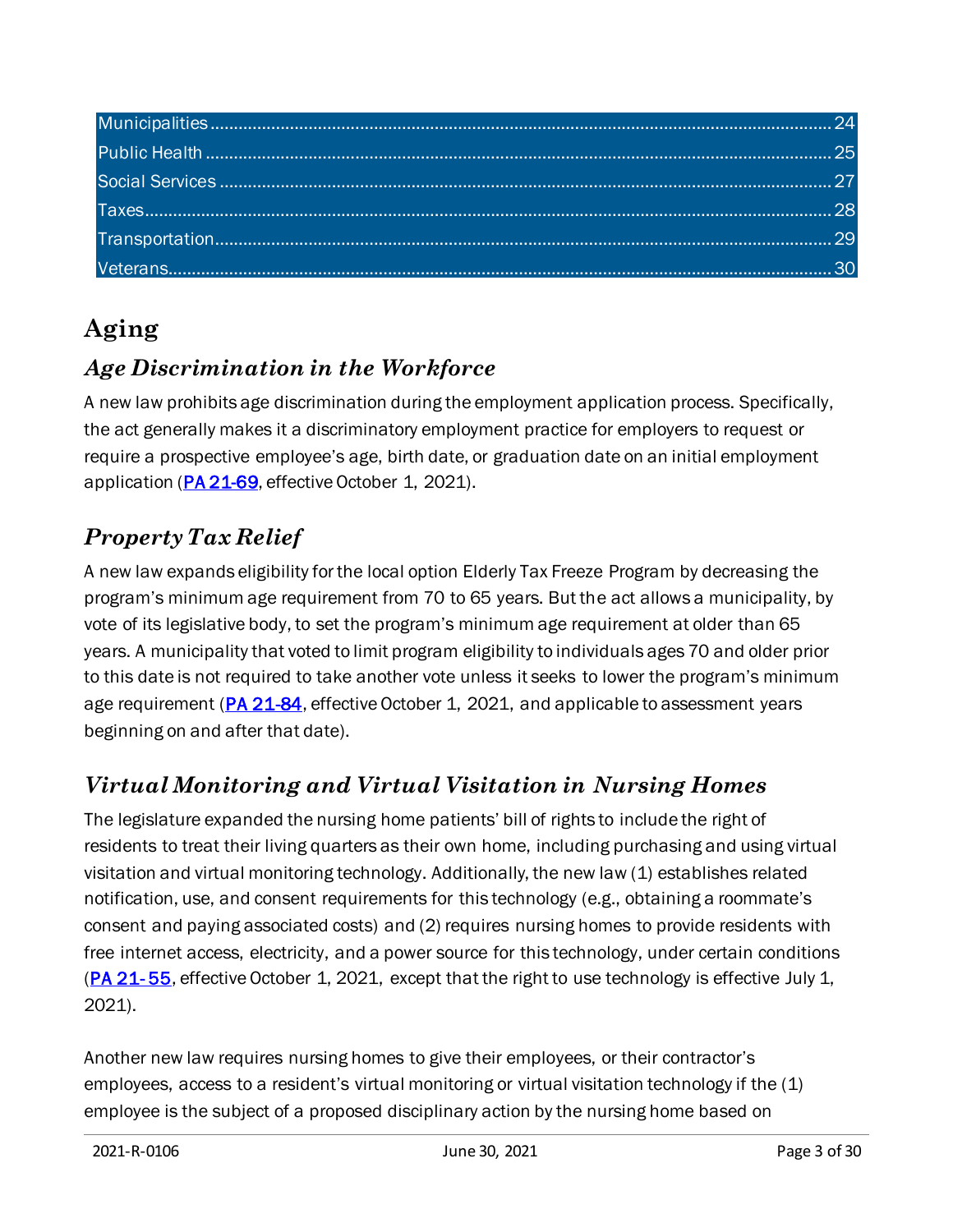evidence obtained from the technology and (2) access is granted for the employee to defend him- or herself against the disciplinary action ( $PA$  21-160, effective October 1, 2021).

# <span id="page-3-0"></span>**Alcohol**

#### *Beer Excise Tax*

Beginning July 1, 2023, a new law decreases the excise tax on beer (other than beer for offpremises consumption sold on premises covered by a manufacturer's permit) from \$7.20 to \$6 per barrel [\(SB 1202](https://www.cga.ct.gov/asp/cgabillstatus/cgabillstatus.asp?selBillType=Bill&which_year=2021&bill_num=1202), June Special Session (JSS), as amended, § 473, effective upon passage).

#### *Liquor Control Act Changes*

The legislature made various changes to the Liquor Control Act this session, including the following:

- 1. allowing an alcoholic liquor permittee that sells for on-premises consumption to sell up to two drinks at once;
- 2. establishing a seasonal outdoor open-air permit that allows alcohol sales in outdoor spaces under certain conditions;
- 3. allowing, for three years following the act's effective date, certain alcohol permittees to sell and deliver alcoholic liquor for off-premises consumption that they currently sell for on-premises consumption;
- 4. allowing self-pour automated machines to serve beer, certain ciders, and wine under certain conditions; and
- 5. allowing the sale of alcohol-infused confections (e.g., chocolate), including in package stores [\(PA 21-37](https://www.cga.ct.gov/asp/cgabillstatus/cgabillstatus.asp?selBillType=Bill&which_year=2021&bill_num=6100) [& PA 21-50,](https://www.cga.ct.gov/asp/cgabillstatus/cgabillstatus.asp?selBillType=Bill&which_year=2021&bill_num=894) various effective dates).

# <span id="page-3-1"></span>**Banks**

#### *Bank Executions*

Under a new law, banks and financial institutions must automatically apply the "wildcard exemption," leaving an aggregate of up to \$1,000 in a debtor's bank account subject to a bank execution. Prior law required a debtor to file an exemption from execution with the court to claim this exemption. The new law also eliminates the maximum amount of money deposited from exempt sources that is protected from bank executions [\(PA 21-131](https://www.cga.ct.gov/asp/cgabillstatus/cgabillstatus.asp?selBillType=Bill&which_year=2021&bill_num=6372), effective October 1, 2021).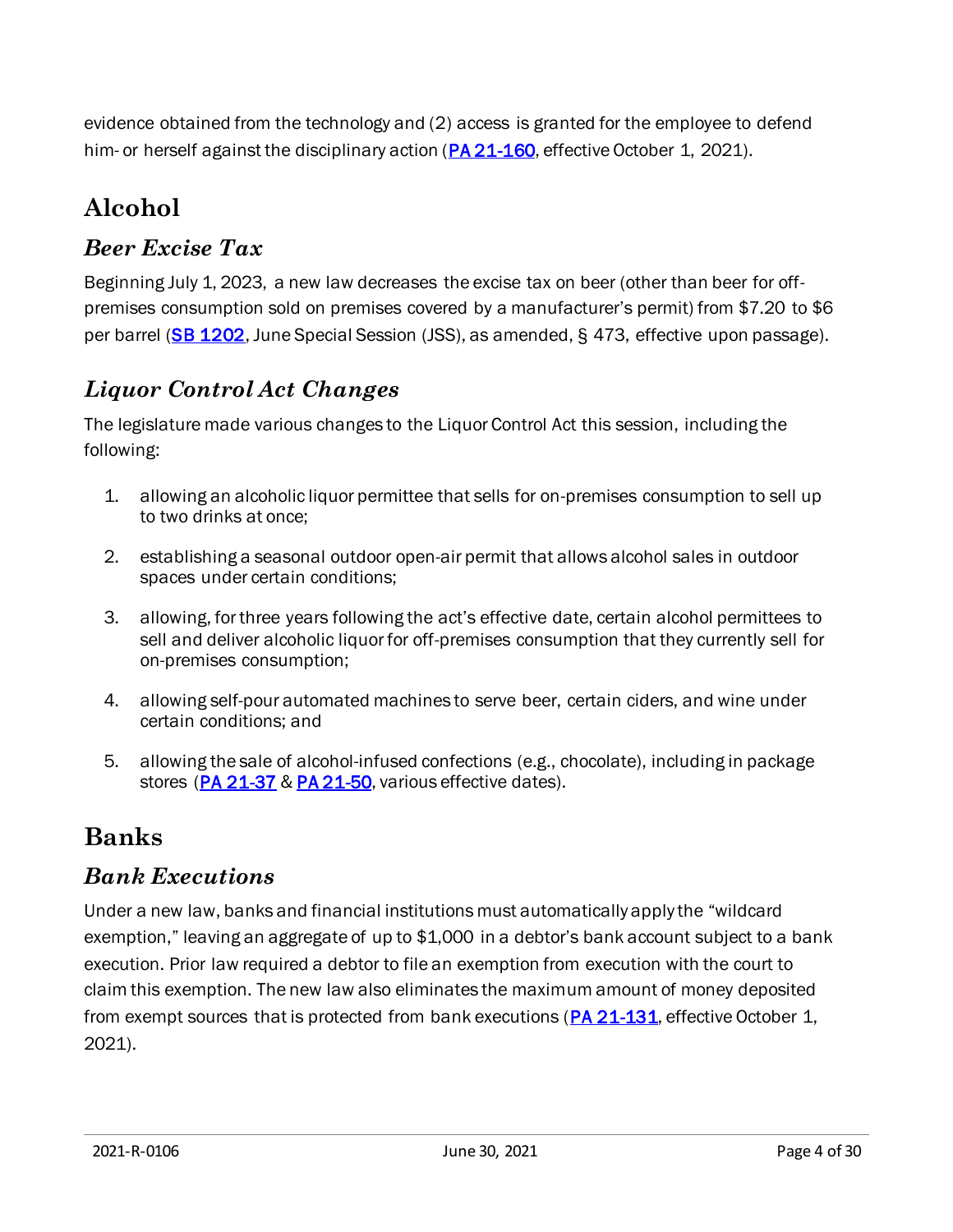#### *Remote Work for Licensed Banking Activities*

A provision in the budget implementer allows the Department of Banking (DOB) commissioner to establish a process for people to conduct licensed activities from a location other than a registered office. Prior law generally required anyone conducting DOB-licensed or -regulated activities to do so at a registered office ( $SB$  1202, JSS, as amended, § 205, effective July 1, 2021).

# <span id="page-4-0"></span>**Biennial Budget**

#### *Appropriations*

The budget act includes: (1) General Fund appropriations of \$20.8 billion in FY 22 and \$21.7 billion in FY 23, (2) Special Transportation Fund (STF) appropriations of \$1.8 billion in FY 22 and \$1.9 billion in FY 23, (3) other appropriated funds (seven funds) of \$275.1 million in FY 22 and \$277.4 million in FY 23, and (4) revenue estimates adopted by the Finance, Revenue and Bonding Committee on June 7, 2021 [\(SA 21-15](https://www.cga.ct.gov/asp/cgabillstatus/cgabillstatus.asp?selBillType=Bill&which_year=2021&bill_num=6689), most provisions effective July 1, 2021).

*Spending Cap.* The act is under the spending cap by \$22.2 million in FY 22 and \$35.7 million in FY 23.

*Growth Rate.* The FY 22 growth rate for all appropriated funds is 2.6% over the FY 21 appropriation. The FY 23 growth rate for all appropriated funds is 3.9% over the FY 22 appropriation.

*Deficiency Appropriations.* The act eliminates FY 21 deficiencies in four agencies totaling \$62.1 million by transferring funds from various agencies that otherwise would have lapsed.

*Carryforwards.* The act carries forward a total of \$494.2 million in funding for initiatives from numerous accounts that otherwise would have lapsed.

#### *Revenue*

General Fund revenue adjustments over the April Consensus Revenue estimates total approximately  $$1.042$  billion in FY 22 and  $$1.622$  billion in FY 23 [\(SB 1202](https://www.cga.ct.gov/asp/cgabillstatus/cgabillstatus.asp?selBillType=Bill&which_year=2021&bill_num=1202), JSS, as amended, various sections and effective dates).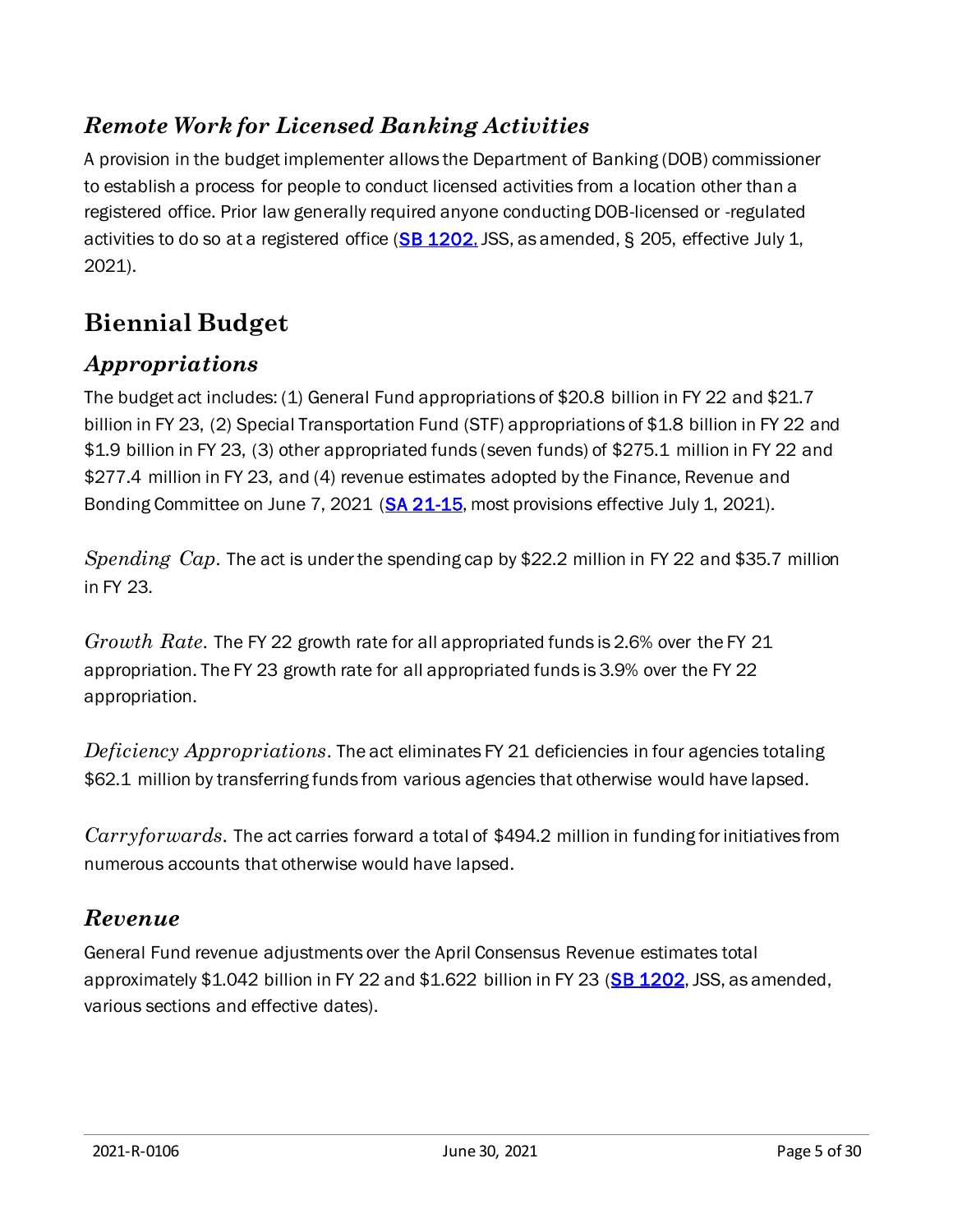# <span id="page-5-0"></span>**Bonding**

The FY 22-23 bond act authorizes up to \$1.8 billion for FY 22 and \$1.7 billion for FY 23 in new general obligation (GO) bonds for state capital projects and grant programs, including school construction, economic and community development project grants, housing development and rehabilitation programs, and municipal aid. It cancels or reduces \$143.6 million in prior GO bond authorizations for specified projects and grants. The act authorizes up to \$836.9 million in new special tax obligation bonds in FY 22 and \$929.6 million in FY 23 for Department of Transportation projects. And it authorizes up to \$281.0 million in Clean Water Fund revenue bonds for FY 22 and \$237 million for FY 23.

Accounting for these changes, the treasurer has certified that the state will be below 83.10% of the statutory debt limit at the start of FY 22 and below 83.11% at the start of FY 23; the state is expected to be approximately \$2 billion below the 90% debt limit threshold to start each fiscal year.

The act also authorizes approximately \$1.4 billion in GO bonds from FY 24 through FY 34, including authorizations for the Connecticut Baby Bond Trust program and the Community Investment Fund 2030 (described below), as well as other programs (crumbling foundations, CTNext, port improvements, and UConn research funding).

Among other things, the act also authorizes 15 school construction state grant commitments totaling \$393 million toward total project costs of \$637.7 million [\(PA 21-111](https://cga.ct.gov/asp/cgabillstatus/cgabillstatus.asp?selBillType=Public+Act&which_year=2021&bill_num=111), as amended by [SB 1202,](https://www.cga.ct.gov/asp/cgabillstatus/cgabillstatus.asp?selBillType=Bill&which_year=2021&bill_num=1202) JSS, as amended, various sections and effective dates). (Debt limit calculations include \$50 million of bonds in FY 22 authorized in **SB 1201**.)

# <span id="page-5-1"></span>**Children and Families**

## *Adoptee Access to Original Birth Certificate*

A new law expands access to birth certificates for adopted persons age 18 and older and their adult children or adult grandchildren. It allows them to obtain an uncertified copy of the adoptee's original birth certificate upon request, regardless of when the adoption occurred.

Prior law provided this access only for adoptions finalized on or after October 1, 1983. For adoptions before then, prior law allowed access to the original certificate by these individuals only through a court order, and if the birth parents are alive, the court generally could issue the order only with their consent.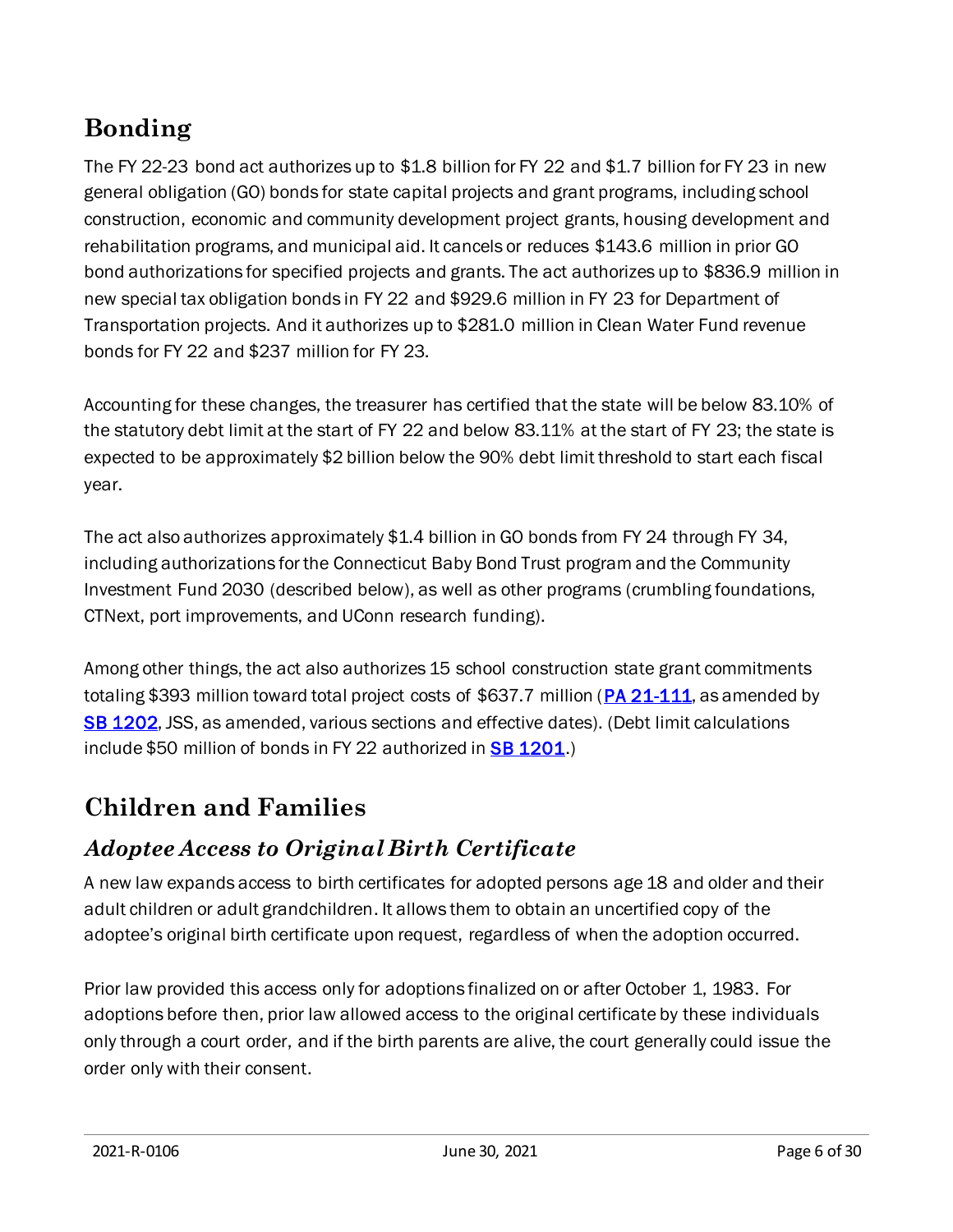Among other things, the new law also transfers, from the Department of Public Health (DPH) to municipalities, the responsibility to issue the original birth certificates upon an eligible individual's request  $(PA 21-21)$  $(PA 21-21)$ , effective July 1, 2021).

#### *Birth-to-Three Program*

The legislature eliminated the requirement that the Office of Early Childhood (OEC) commissioner charge a fee on a sliding scale for the Birth-to-Three program, making it cost- free to Connecticut families. It also expanded the program to enrolled children who are eligible for certain preschool programs but turn three before the program begins and generally extended to these children certain group and individual health insurance coverage for medically necessary early intervention services ( $PA$   $21-46$ ,  $\S$  $\S$   $24$  &  $28$ , effective upon passage; **[SB 1202](https://www.cga.ct.gov/asp/cgabillstatus/cgabillstatus.asp?selBillType=Bill&which_year=2021&bill_num=1202)**, JSS, as amended, §§ 455-457, effective July 1, 2021).

#### *Children's Mental Health*

The legislature passed several measures aimed at addressing the impact COVID-19 has had on children's mental health. They include the following:

- 1. requiring the Youth Suicide Advisory Board and the Office of the Child Advocate to administer evidence-based youth suicide prevention training in each local and district health department at least once every three years;
- 2. allowing minors to receive as many outpatient mental health treatment sessions as necessary without the consent or notification of a parent or guardian, rather than being limited to six sessions as under prior law;
- 3. requiring (a) the Department of Children and Families to develop and update documents listing the behavioral and mental health evaluation and treatment resources available to children in each mental health region and (b) emergency departments and hospitals, among others, to distribute the documents as specified;
- 4. expanding the continuing education requirements for certain healthcare professionals to include education on (a) screening for post-traumatic stress disorder, suicide risk, depression, and grief and (b) suicide prevention training;
- 5. requiring school boards to integrate social-emotional learning principles and practices into their districts' professional development programs; and
- 6. allowing students in grades kindergarten through 12th grade to take two mental health wellness days during the school year [\(PA 21-46](https://cga.ct.gov/asp/cgabillstatus/cgabillstatus.asp?selBillType=Public+Act&which_year=2021&bill_num=46), various sections, an[d PA 21-116](https://www.cga.ct.gov/asp/cgabillstatus/cgabillstatus.asp?selBillType=Bill&which_year=2021&bill_num=6510), most provisions effective upon passage).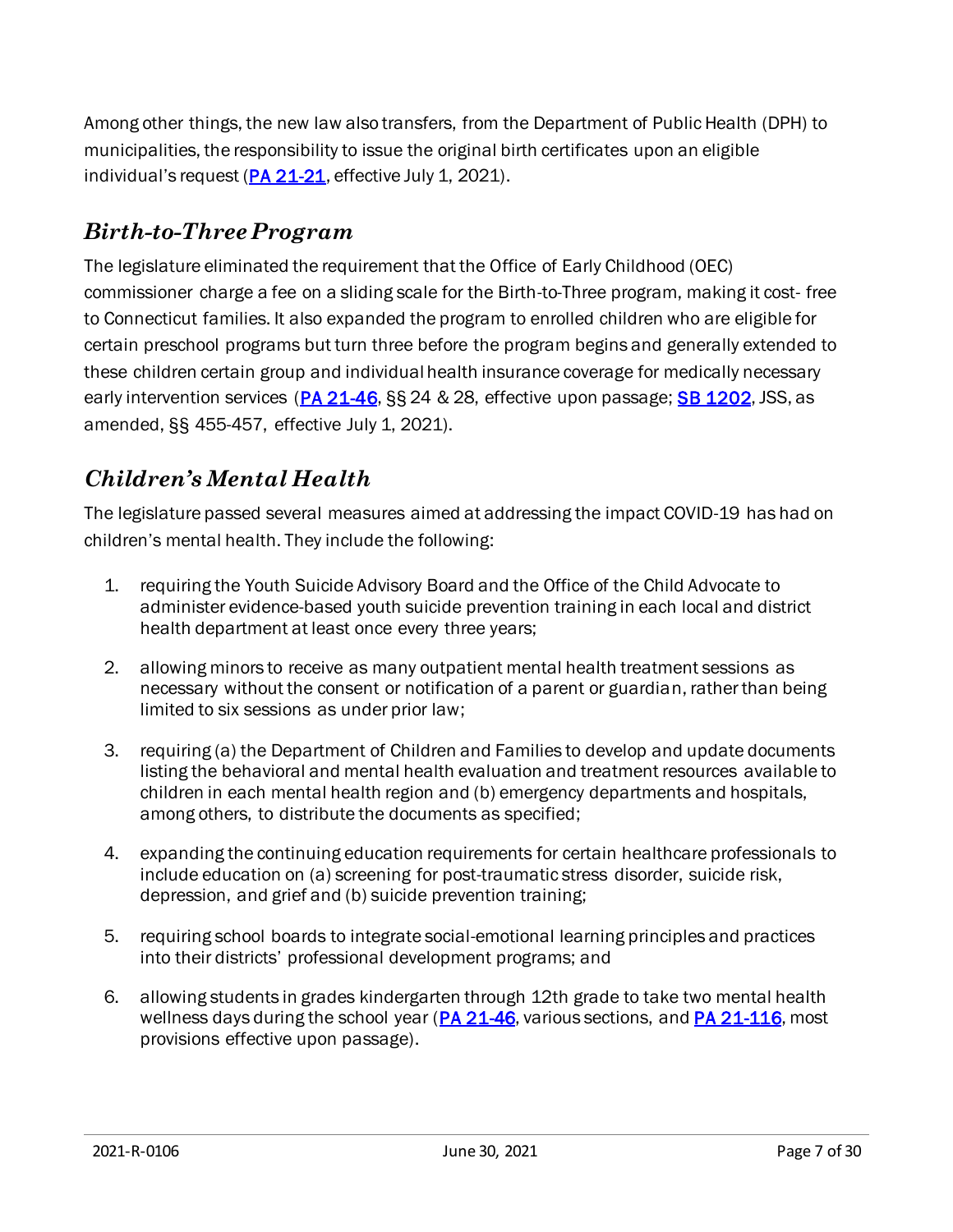#### *Connecticut Baby Bond Trust*

The bond act establishes the Connecticut Baby Bond Trust program, administered by the state treasurer, and authorizes up to \$600 million in bonds for the program from FYs 23 through 34. Under this program, the treasurer must create accountings for babies born on or after July 1, 2021, whose births were covered under HUSKY (i.e., designated beneficiaries) and may deposit up to \$3,200 into each designated beneficiary's accounting at birth. Once they have reached age 18, designated beneficiaries that meet the act's eligibility requirements may receive the funds, including any investment earnings, to be used for an eligible expenditure. Eligible expenditures generally include those for education, home-buying, business investments, and personal financial investments [\(PA 21-111](https://cga.ct.gov/asp/cgabillstatus/cgabillstatus.asp?selBillType=Public+Act&which_year=2021&bill_num=111), SS 103-111, as amended b[y SB 1202](https://www.cga.ct.gov/asp/cgabillstatus/cgabillstatus.asp?selBillType=Bill&which_year=2021&bill_num=1202), JSS, as amended, §§ 532 & 533, effective July 1, 2021).

#### *Uniform Parentage Act*

The legislature adopted the Uniform Parentage Act, cited as the Connecticut Parentage Act (CPA). Among other things, the act:

- 1. provides for equal treatment under the law for children born to same-sex couples by, among other things, removing certain gender-specific references (e.g., changing "maternity" and "paternity" to "parentage");
- 2. expands recognition of non-biological parents;
- 3. provides guidance on adjudicating parentage (e.g., creates best interest of the child factors the court must consider);
- 4. creates processes to establish presumptive, de facto, acknowledged, and genetic parentage and parentage through surrogacy; and
- 5. generally allows individuals conceived through assisted reproduction to access medical and identifying information about gamete donors [\(PA 21-15](https://www.cga.ct.gov/asp/cgabillstatus/cgabillstatus.asp?selBillType=Public+Act&which_year=2021&bill_num=15), most provisions effective January 1, 2022).

#### *Youth Camps and Youth Sports Comprehensive Background Check Requirement*

Starting October 1, 2022, a new law generally requires OEC-licensed youth camps and operators of youth athletic activities (e.g., municipalities) to require comprehensive background checks for prospective employees or volunteers age 18 or older applying for a position (1) that involves unsupervised access to children or (2) as coach, instructor, or athletic trainer, respectively [\(PA 21-82](https://www.cga.ct.gov/asp/cgabillstatus/cgabillstatus.asp?selBillType=Public+Act&which_year=2021&bill_num=82), effective October 1, 2021).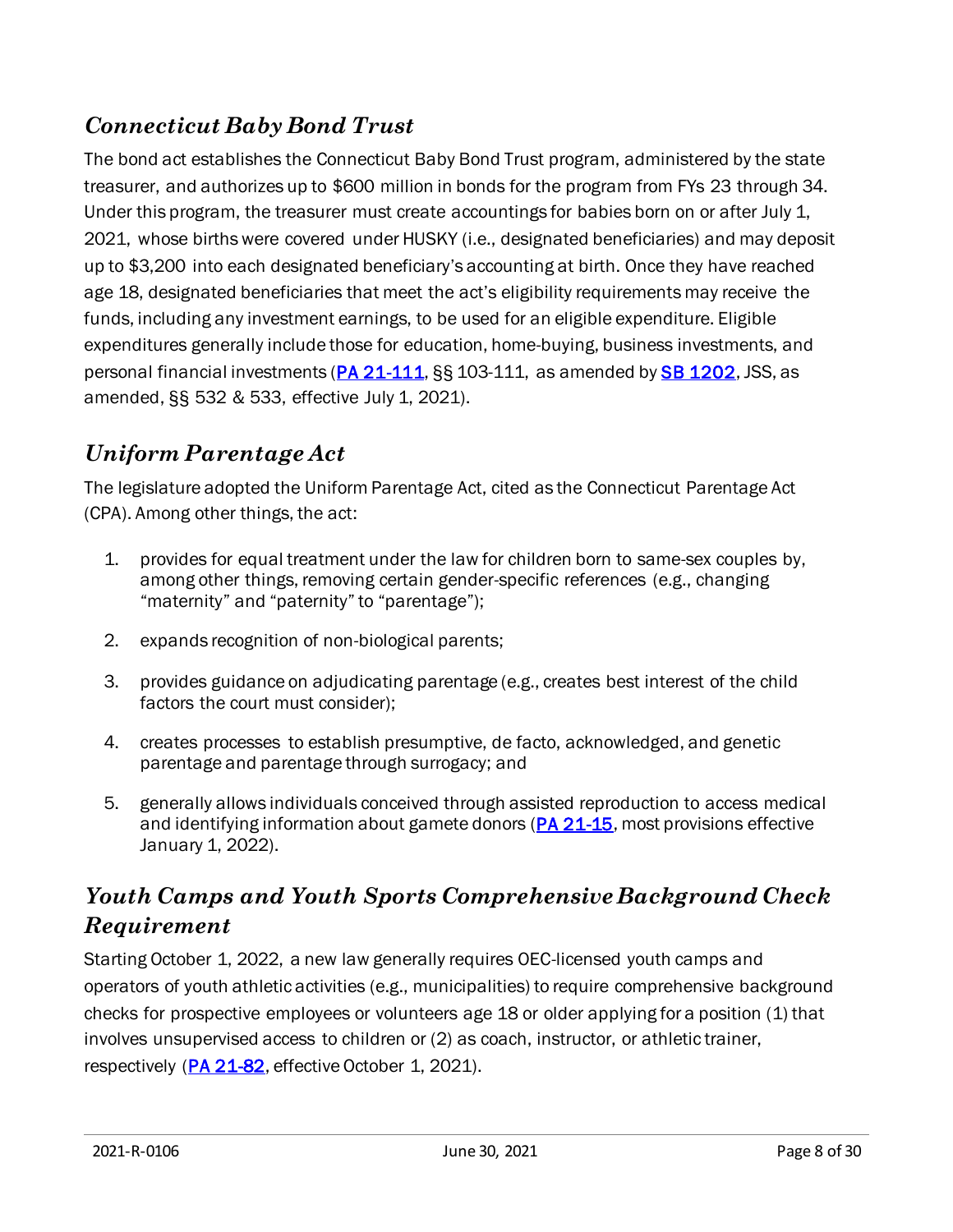# <span id="page-8-0"></span>**Criminal Justice and Public Safety**

# *Criminal Record Erasure*

Starting in 2023, a new law provides for the erasure of certain criminal conviction records after a specified period following the person's most recent conviction. Under the new law, eligible convictions are generally subject to erasure seven years (for misdemeanors) or 10 years (for felonies) after the person's most recent conviction. Among other things, the act also prohibits discrimination in various contexts based on someone's erased criminal history record information.

Under the act, this erasure does not apply to (1) class A, B, or C felonies; (2) unclassified felonies with longer than five-year prison terms; (3) family violence crimes; (4) certain crimes requiring sex offender registration; (5) specified class D felonies and class A misdemeanors; and (6) any offense for which the person has not completed serving the sentence, including probation or parole ( $PA$  21-32, as amended by  $PA$  21-33, § 10, erasure provisions are effective January 1, 2023, various effective dates for other provisions).

## *Domestic Violence and Coercive Control*

The legislature made several changes related to domestic violence, civil restraining orders, family violence, assistance programs, and certain crimes. They include (1) establishing a general definition of domestic violence; (2) allowing victims subject to coercive control by a family or household member to be eligible for civil restraining orders; (3) creating a grant program to provide free legal assistance for certain restraining order applicants; (4) expanding "best interest of the child" factors to include the child's physical and emotional health; (5) providing victims easier access to certain assistance programs; and (6) establishing additional protections for tenants protected by certain orders of protection [\(PA 21-78](https://www.cga.ct.gov/asp/cgabillstatus/cgabillstatus.asp?selBillType=Public+Act&which_year=2021&bill_num=78), most provisions effective October 1, 2021).

# *Free Phone Calls for Incarcerated Individuals*

The legislature passed a law requiring the Department of Corrections, beginning July 1, 2022, to provide free phone services to incarcerated individuals in correctional facilities. The commissioner may supplement phone services with other telecommunications services, including video communication and email, as long as the service is free to the inmates and to people initiating or receiving the communication. Each incarcerated person is eligible to use telephone services for at least 90 minutes each day he or she is confined, as long as doing so does not interfere with the facility's standard operations ([PA 21-54](https://www.cga.ct.gov/asp/cgabillstatus/cgabillstatus.asp?selBillType=Bill&which_year=2021&bill_num=972) an[d SB 1202](https://www.cga.ct.gov/asp/cgabillstatus/cgabillstatus.asp?selBillType=Bill&which_year=2021&bill_num=1202), JSS, as amended, §§ 52 & 53, effective upon passage).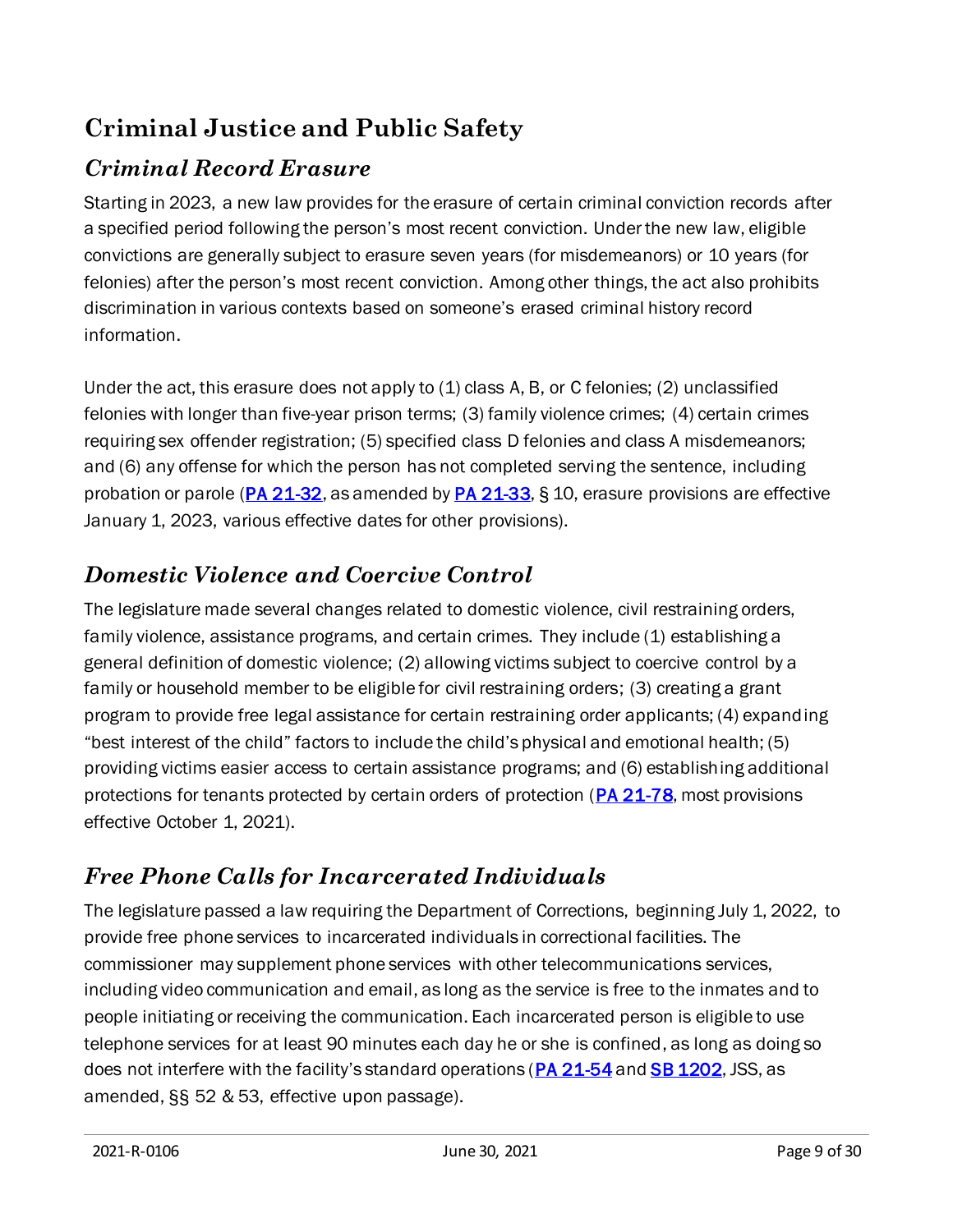#### *Isolated Confinement, Seclusion, and Restraints*

A new law would have limited the use of isolated confinement, seclusion, and restraints and placed a new requirements on their use (e.g., limiting the amount of time and who can order these methods and requiring various evaluations, documentation, and specific reporting when they are used). It also would have generally required that each incarcerated person have the opportunity to be outside his or her cell for at least 6.5 hours a day (PA  $21-110$ , § 2, effective July 1, 2022). (This act wa[s vetoed](https://gcc02.safelinks.protection.outlook.com/?url=https%3A%2F%2Fportal.ct.gov%2F-%2Fmedia%2FOffice-of-the-Governor%2FBill-notifications%2F2021%2FBill-Notification-2021-22.pdf&data=04%7C01%7CKarolina.Laflamme%40cga.ct.gov%7C1523ed66db8743e2c9db08d93c0b7eb6%7C3ec76714b1b4418a883232c46ec84226%7C0%7C0%7C637606842342310575%7CUnknown%7CTWFpbGZsb3d8eyJWIjoiMC4wLjAwMDAiLCJQIjoiV2luMzIiLCJBTiI6Ik1haWwiLCJXVCI6Mn0%3D%7C1000&sdata=MB5MP%2FNW6KY%2BESqr7ZtYbSXSXebf7R6NSL33E3DjiWU%3D&reserved=0) June 30, 2021.)

#### *Law Enforcement Use of Force*

The legislature delayed, from April 1, 2021, to January 1, 2022, the effective date of 2020 legislative changes affecting law enforcement use of force [\(PA 20-1](https://www.cga.ct.gov/asp/cgabillstatus/CGAbillstatus.asp?selBillType=Bill&bill_num=6004&which_year=2020), JSS, § 29). Among other things, these provisions limit the circumstances under which an officer's use of deadly physical force is justified and establish factors to consider when evaluating whether the officer's action was objectively reasonable.

The legislature also modified these circumstances established under the 2020 act, by, among other things, (1) basing the objective reasonableness standard on the officer's given circumstances at that time; (2) requiring officers to have reasonably determined that no reasonable alternatives exist, rather than having exhausted those alternatives, if using deadly force when making an arrest or preventing escape; and (3) establishing the condition that the escaping person poses a significant threat of death or serious physical injury to others (*PA 21-4*, effective March 31, 2021, for the effective date provision and January 1, 2022, for the provision modifying the use of deadly force justification).

#### *Recreational Cannabis*

A new law legalizes the possession of cannabis (marijuana) for adult recreational use (age 21 or older) up to a specified possession limit and establishes a regulatory structure for cannabis businesses. It erases certain cannabis-related criminal convictions and allows for home grow within certain limits, starting this October for medical marijuana patients age 18 or older and starting in July 2023 for anyone else age 21 or older.

The act establishes a Social Equity Council to promote and encourage full participation in the cannabis industry by people from communities disproportionately harmed by cannabis prohibition. It requires the council to establish criteria and review social equity applications. Under the act, the Department of Consumer Protection (DCP) must reserve 50% of the maximum number of applications for these applicants, who generally pay 50% of the fees for the first three years.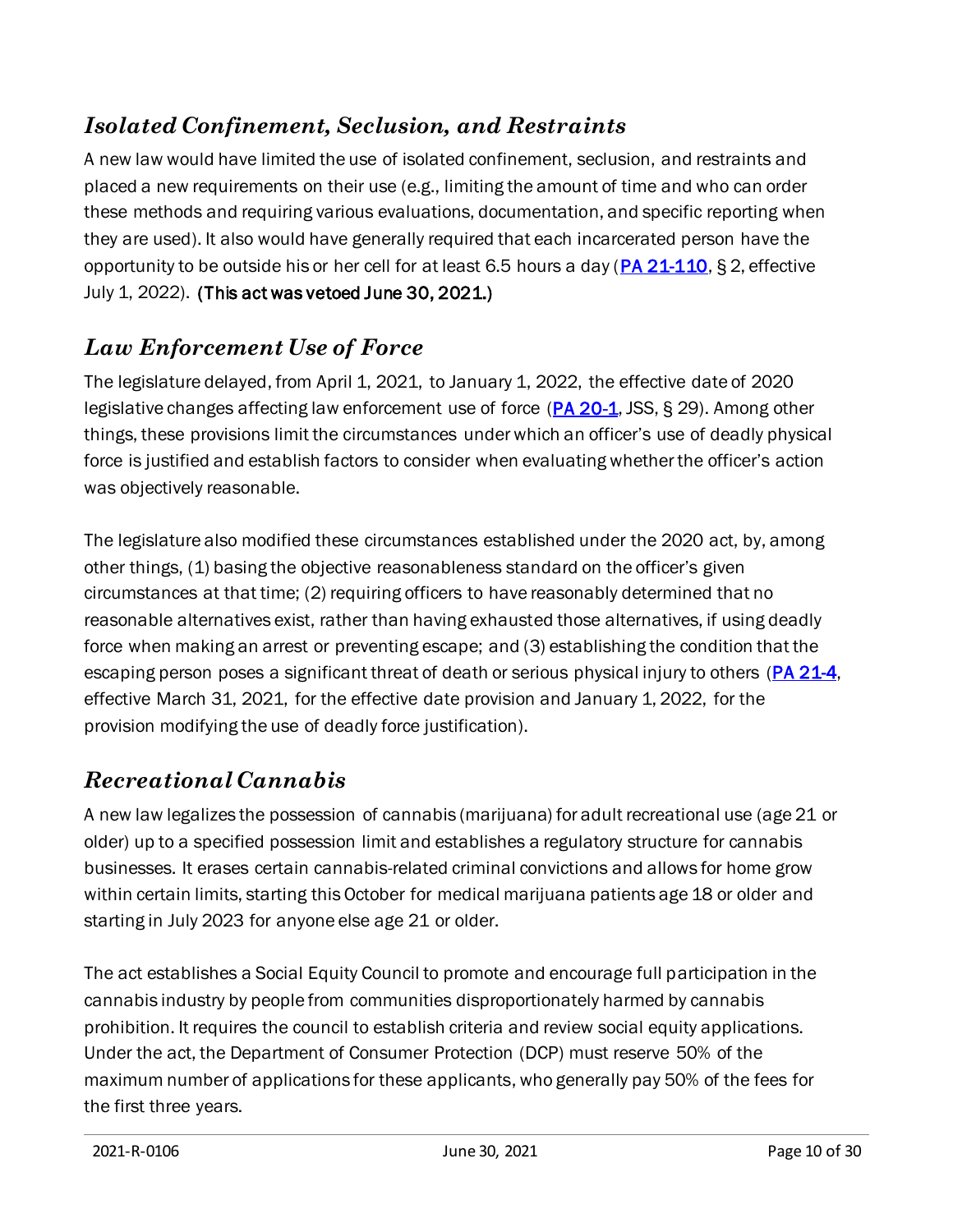The act establishes various DCP licensing and registration requirements for individuals and entities to work in the cannabis industry (e.g., age requirements and criminal history checks). It also sets cannabis establishment licensure requirements for each license type.

The act establishes guidelines, rules, and protections for employers and employees regarding recreational cannabis use. It also requires (1) each cannabis establishment licensee to enter into a labor peace agreement with a bona fide labor organization and (2) cannabis establishment facility construction projects of \$5 million or more to have a project labor agreement between the project contractors and the establishment.

The act establishes state and municipal taxes on retail sales of cannabis that apply in addition to the state's 6.35% sales and use tax. The state cannabis tax rate is 0.625 cents per milligram of total THC for cannabis plant material, 2.75 cents per milligram of total THC for cannabis edible products, and 0.9 cents per milligram of total THC for cannabis, other than cannabis plant material or cannabis edible products. The municipal cannabis tax rate is 3%. (Cannabis for palliative use is exempt from all three taxes under the act.)

The act modifies the state's driving under the influence and boating under the influence laws to enhance enforcement against those who are drug impaired but do not have an elevated blood alcohol content.

The act addresses several other topics related to cannabis legalization, such as criminal penalties for illegal actions (e.g., sales to minors), school discipline related to cannabis use, municipal regulation of cannabis businesses, state bonds for specified financial assistance and workforce training programs, and prohibited locations for smoking cannabis [\(SB 1201](https://www.cga.ct.gov/asp/cgabillstatus/cgabillstatus.asp?selBillType=Bill&which_year=2021&bill_num=1201), JSS, as amended, provisions on legal possession effective July 1, 2021, various other effective dates).

## *Risk Warrantsand Risk Protection Orders*

Existing law allows any two police officers or a state's attorney or assistant state's attorney, under limited circumstances, to apply to court for a warrant ("risk warrant") to seize firearms and ammunition from someone who poses an imminent risk of injuring himself or herself or someone else. This year, the legislature expanded this law's scope to (1) apply to other deadly weapons; (2) allow these officials to apply for a risk protection order prohibiting such a person from acquiring or possessing firearms, other deadly weapons, or ammunition; and (3) allow adult family or household members or medical professionals to apply to court for a risk protection order investigation.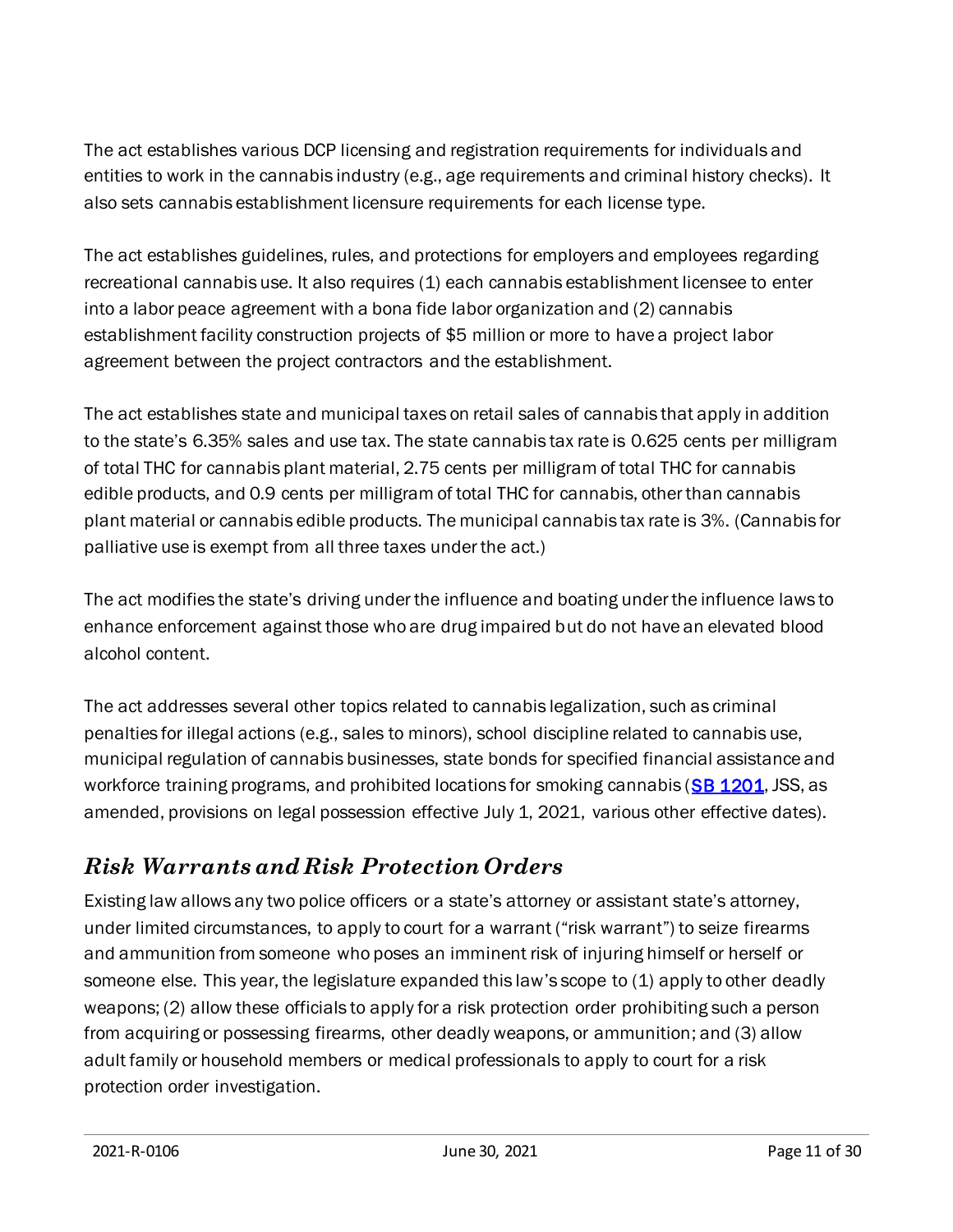Under the new law, if a judge issues a risk protection order and there is probable cause to believe that the person possesses firearms or other deadly weapons, the judge must issue a risk warrant along with or following that order, under specified procedures. The new law makes other changes to risk warrant procedures, such as removing the one-year maximum period on the state's hold of items seized under a risk warrant  $(PA 21-67)$  $(PA 21-67)$ , effective June 1, 2022).

# <span id="page-11-0"></span>**Economic and Community Development**

#### *Community Investment Fund 2030*

The bond act authorizes up to \$875 million in bonds for a five-year bonding program to fund qualifying projects and grants in eligible municipalities that are designated as public investment communities or alliance districts. It establishes a 21-member board, the Community Investment Fund 2030 board, within the Department of Economic and Community Development (DECD), to accept applications for funding under the program from municipalities, community development corporations, and nonprofits undertaking eligible projects. The act establishes a process by which the board reviews the applications and submits them to the governor for his review. Each eligible project for which the governor recommends a bond allocation must be considered at a Bond Commission meeting within two months after the board's recommendation to the governor [\(PA 21-111,](https://cga.ct.gov/asp/cgabillstatus/cgabillstatus.asp?selBillType=Public+Act&which_year=2021&bill_num=111) § 112, as amended by [SB 1202](https://www.cga.ct.gov/asp/cgabillstatus/cgabillstatus.asp?selBillType=Bill&which_year=2021&bill_num=1202), JSS, as amended, § 601, effective July 1, 2021).

#### *Small Business Express Program*

As part of the FY 22-23 budget implementer, the legislature passed various changes to DECD's Small Business Express program (EXP), generally increasing flexibility in the department's administration of the program and allowing for increased participation by private lenders. Among its changes, the act does the following:

- 1. expands the types of assistance that may be provided from the revolving loan fund and eliminates related requirements on the uses, amounts, rates and terms, and prioritization of these loans;
- 2. allows the DECD commissioner, in consultation with Connecticut Innovations (CI), to establish a new EXP component;
- 3. eliminates the job creation incentive and matching grant components;
- 4. removes the requirement that there be no more than two minority business revolving loan funds, instead requiring a minimum of one, and increases the maximum size of loans these funds can provide;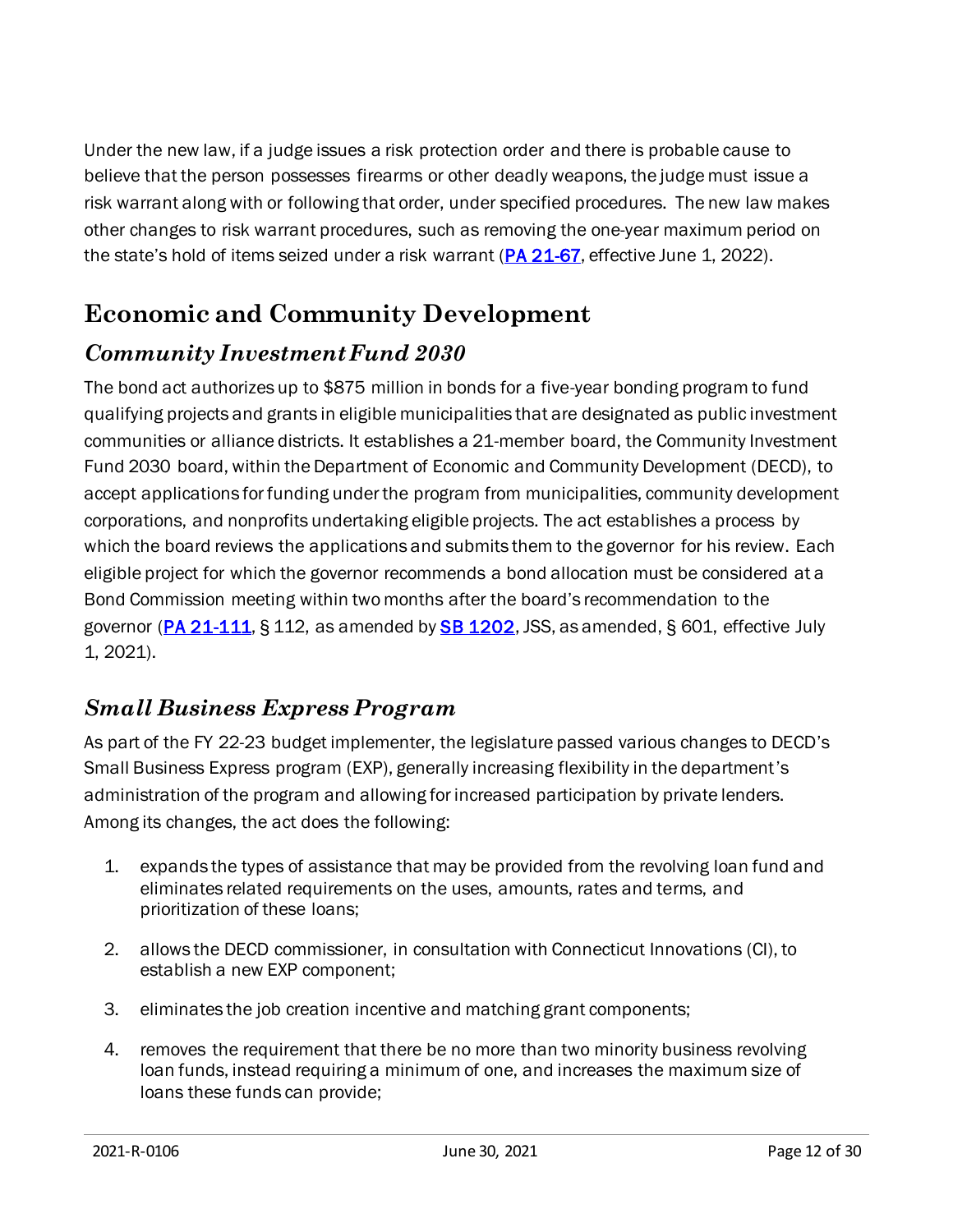- 5. makes changes to the administration and funding allocation of the EXP component operated in collaboration with Connecticut-based banks; and
- 6. establishes a goal for the department that by July 1, 2026, EXP (a) will be self-funded and (b) have a default rate of 20% or less for small businesses receiving assistance ( $SB$ [1202](https://www.cga.ct.gov/asp/cgabillstatus/cgabillstatus.asp?which_year=2021&selBillType=Bill&bill_num=1202), JSS, as amended, §§ 317-320, most provisions effective July 1, 2021).

# <span id="page-12-0"></span>**Education and Higher Education**

#### *Alliance District Minority Teacher Recruitment and Retention*

A new law creates a teacher residency and certification program for minority teacher certification candidates and requires each alliance district to partner with a residency program operator. Beginning in FY 23, it requires the State Department of Education (SDE) to (1) withhold from each alliance district 10% of any increase in alliance aid and (2) use the funds for grants to cover residency program costs. Enrolled candidates will have a 10-month residency in the participatiing school district. Minority candidates are individuals who are racial or ethnic minorities and are employed as school paraprofessionals or associate instructors with a local or regional board of education [\(SB 1202](https://www.cga.ct.gov/asp/cgabillstatus/cgabillstatus.asp?selBillType=Bill&which_year=2021&bill_num=1202), JSS, as amended, §§ 414-415, effective July 1, 2021).

#### *Automatic Admissions Program*

As part of this year's budget implementer, the legislature required the Board of Regents for Higher Education (BOR) to establish, by April 1, 2022, the Connecticut Automatic Admissions Program. It generally allows graduating Connecticut high school students meeting certain academic thresholds to gain automatic admissions to a bachelor's degree program at one of the Connecticut State Universities (CSUs) and any participating private Connecticut college and universities ( $SB$  1202, JSS, as amended, § 291, effective July 1, 2021).

## *College Application and Graduation Fees*

A new law requires BOR and the UConn Board of Trustees (BOT) to jointly establish an annual "Fee-Free Day" on which high school students may apply for admission to institutions governed by the boards without paying an application fee. The student must have already completed the Free Application for Federal Student Aid (FAFSA).

Starting July 1, 2021, another new law prohibits assessing or charging a graduation fee to students enrolled in (1) a regional community-technical college, (2) the Connecticut State University System, (3) Charter Oak State College, or (4) UConn [\(SB 1202](https://www.cga.ct.gov/asp/cgabillstatus/cgabillstatus.asp?selBillType=Bill&which_year=2021&bill_num=1202), JSS, as amended, §§ 54-57 & 89, fee-free day is effective upon passage and graduation fee provisions are effective July 1, 2021).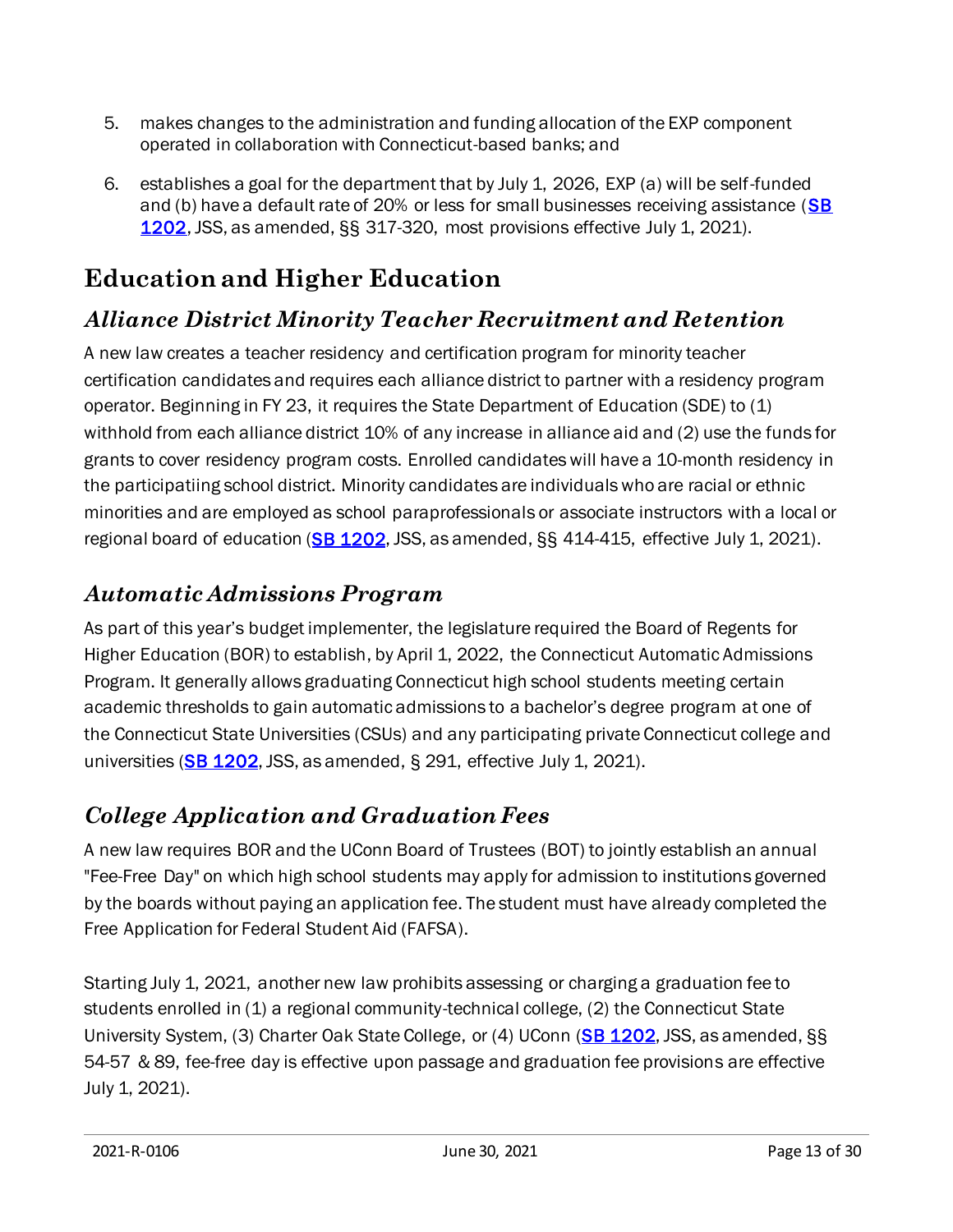#### *Debt-Free Community College Funding*

The legislature established a dedicated funding stream for the debt-free community college program enacted in the 2019 legislative session. Starting in FY 24, the Connecticut Lottery Corporation must transfer up to \$14 million from certain online lottery revenue (see "Gaming" below) to a dedicated debt-free community college account to be used for the program (SB [1202](https://www.cga.ct.gov/asp/cgabillstatus/cgabillstatus.asp?selBillType=Bill&which_year=2021&bill_num=1202), JSS, as amended, §§ 81-86, effective July 1, 2021).

## *Model Curriculum*

This session, the legislature passed a requirement that SDE, in conjunction with the State Education Resource Center, create a model curriculum for grades kindergarten to eight (K-8) instruction. The model must (1) be rigorous, age-appropriate, and aligned with curriculum guidelines and content standards adopted by the State Board of Education and (2) include all subjects in the K-8 program of studies required under state law, as well as integrate additional topics throughout all subjects and grade levels. The curriculum must be completed by January 1, 2023, and made available to all boards of education and on SDE's website [\(SB 1202](https://www.cga.ct.gov/asp/cgabillstatus/cgabillstatus.asp?selBillType=Bill&which_year=2021&bill_num=1202), JSS, as amended, §§ 410-411, effective July 1, 2021).

# *Office of Dyslexia and Reading Disabilities*

A new law establishes the Office of Dyslexia and Reading Disabilities in SDE. Among other things, the office (1) must verify whether teacher preparation programs and certification applicants comply with state law's requirements on dyslexia instruction and training and (2) may partner with a public college or university to establish a data center to guide the department and boards of education in how to effectively use reading. assessments. In addition, the law requires SDE to revise previously-developed reading assessments for grades kindergarten through three to include new methodologies for measuring reading proficiency [\(PA 21-168](https://www.cga.ct.gov/asp/cgabillstatus/cgabillstatus.asp?selBillType=Bill&which_year=2021&bill_num=6517), as amended, effective July 1, 2021).

# *Reading Curriculum Models and Literacy Center*

A new law creates the Center for Literacy Research and Reading Success within SDE and charges it with, among other things, approving reading curriculum models or programs for prekindergarten to grade three by July 1, 2022. By July 1, 2023, the law requires boards of education to implement an approved program or model, unless granted a waiver or additional implementation time. The models or programs must be focused on the following reading areas: oral language, phonemic awareness, phonics, fluency, vocabulary, rapid automatic name or letter name fluency, and reading comprehension  $(SB 1202, JSS, as amended,  $\S_{S}$  $(SB 1202, JSS, as amended,  $\S_{S}$  430-431 &$$ 438, effective July 1, 2021*).*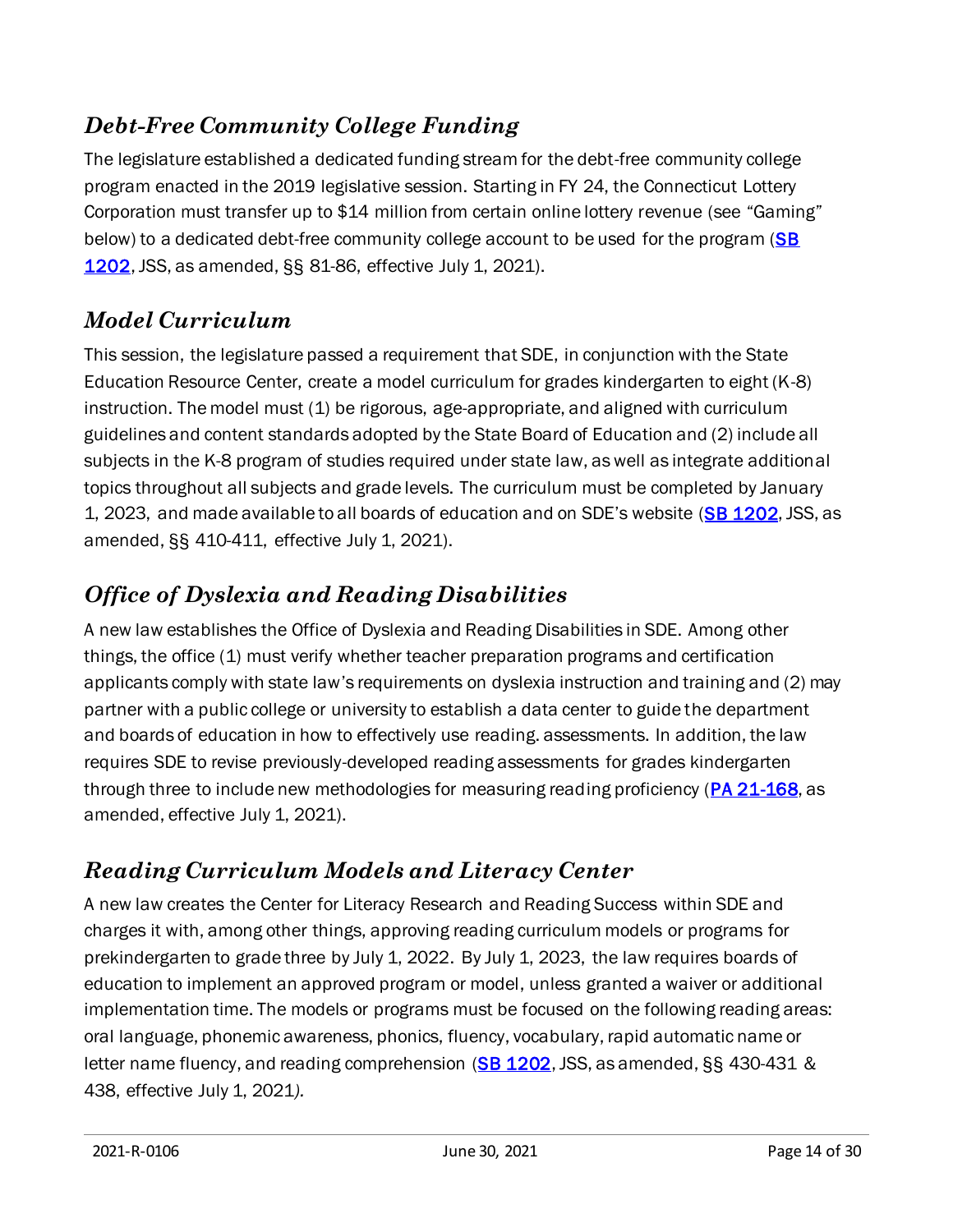#### *Remote Learning*

Following over a year of school closures due to the COVID-19 pandemic, this year's budget implementer act contains three provisions relating to schools' primary method of delivering instruction during quarantine: remote learning. It requires SDE to do the following:

- 1. establish the Connecticut Remote Learning Commission to analyze and report on remote learning's impact on students' educational attainment, physical and emotional development, and access to special services, as well as the quality of its instruction;
- 2. develop a plan to create and implement a K-12 statewide remote learning school; and
- 3. conduct a comprehensive audit of the remote learning provided in public schools during the 2019-20 and 2020-21 school years due to the pandemic [\(SB 1202](https://www.cga.ct.gov/asp/cgabillstatus/cgabillstatus.asp?selBillType=Bill&which_year=2021&bill_num=1202), JSS, as amended, §§ 423-425, effective July 1, 2021, for the commission, July 1, 2022, for the statewide remote school plan, and upon passage for the audit).

#### *School Lunch Debt*

Starting with the 2021-2022 school year, a new law requires school boards to prohibit publicly identifying or shaming a child for any unpaid meal charges. Prohibited acts include (1) delaying or refusing to serve a meal to the child, (2) designating a specific meal for the child, or (3) taking disciplinary action against the child. Under the new law, school boards (1) must develop a procedure for communicating with parents or guardians about collecting a child's unpaid meal charges and (2) may accept donations or grants to pay off unpaid meal charges ( $PA$  21-46, § 20, effective July 1, 2021).

#### *Sexual Misconduct on College Campuses*

The legislature made various changes related to the handling of sexual misconduct at higher education institutions, including the following:

- 1. requiring institutions to conduct a sexual misconduct climate assessment every two years, distribute it to enrolled students, and report to the Higher Education and Employment Advancement Committee on its results;
- 2. establishing a Council on Sexual Misconduct Climate Assessments and requiring it to, among other things, develop assessment guidelines and a list of data points for higher education institutions to collect in these assessments; and
- 3. generally prohibiting a higher education institution from taking disciplinary action against students or employees for violating its drug or alcohol policy if they report alleged sexual misconduct that occurred during, or was connected to, the policy violation [\(PA 21-81](https://www.cga.ct.gov/asp/cgabillstatus/cgabillstatus.asp?selBillType=Public+Act&which_year=2021&bill_num=81), effective July 1, 2021).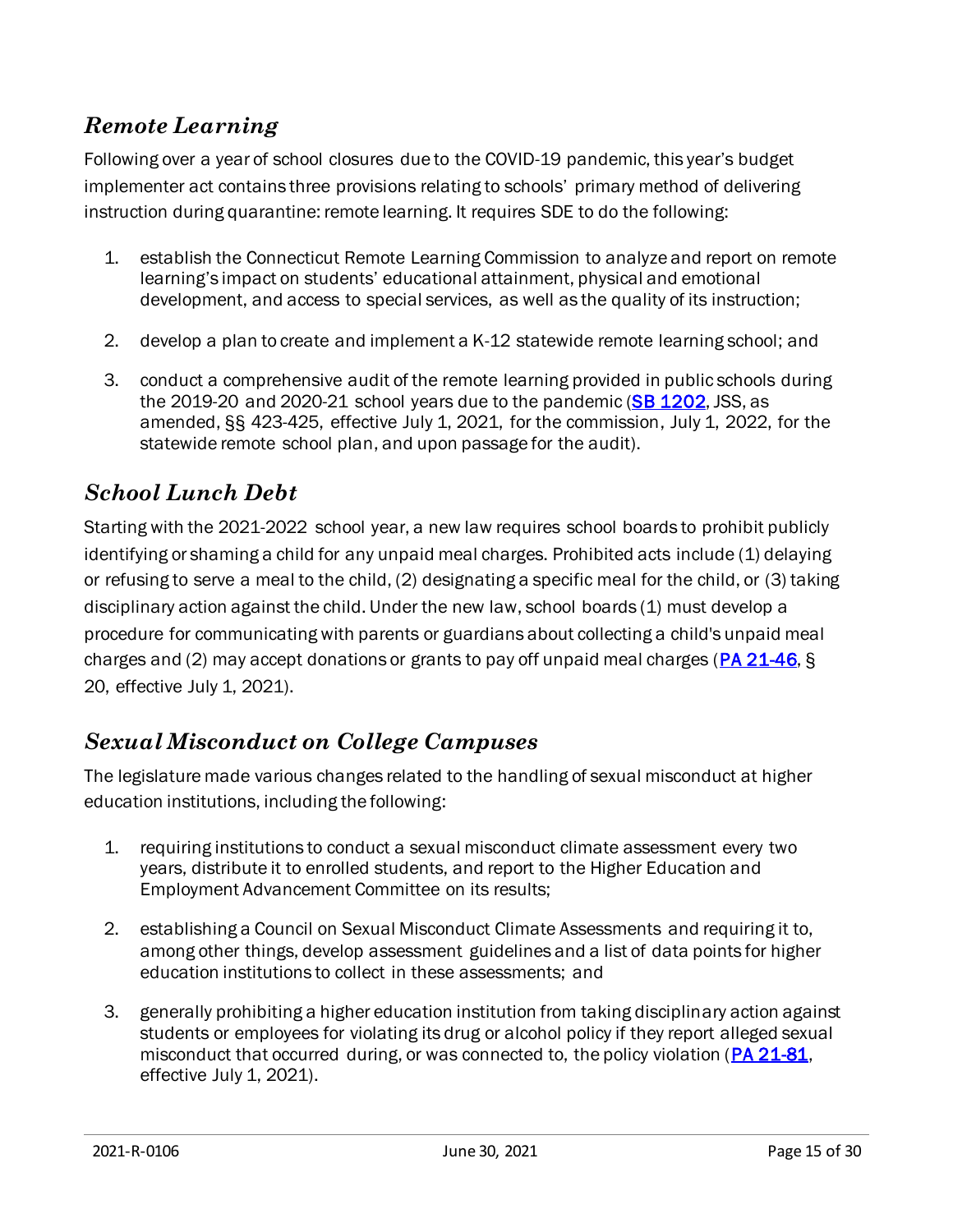#### *Student Athlete Compensation*

A new law generally allows student athletes, beginning January 1, 2022, to (1) earn compensation through an endorsement contract or employment in an activity unrelated to any intercollegiate athletic program and (2) obtain the legal or professional representation of an attorney or sports agent through a written agreement. Athletes must comply with their higher education institution's policy on student athlete endorsement contracts and employment activities, which each institution must adopt under the act [\(PA 21-132](https://www.cga.ct.gov/asp/cgabillstatus/cgabillstatus.asp?selBillType=Bill&which_year=2021&bill_num=6402), § 14, as amended by SB [1202](https://www.cga.ct.gov/asp/cgabillstatus/cgabillstatus.asp?selBillType=Bill&which_year=2021&bill_num=1202), JSS, as amended, § 160, effective July 1, 2021).

## *Town Education Funding and Budgeting Requirements*

Under a new law, each town will receive at least the same Education Cost Sharing (ECS) grant amount in FYs 22 and 23 as it did in FY 21. Under an established 2017 schedule, towns that are overfunded were due to receive a decrease in each of the next two years. But the new law "holds harmless" overfunded towns while increasing the funding for all other towns as per the 2017 schedule. The same law increases the (1) weighting for need students in the ECS formula for English language learners and concentrated poverty and (2) ECS bonus for towns that send students to regional schools. Finally, the law expands the regional bonus to include towns that send students to endowed academies that function as a public high school.

The same act also renews, for FY 22 and each following year, the minimum budget requirement (MBR) for local education budgeting, which limits education appropriation reductions. The law also expands the types of funding excluded from each town's MBR to include federal funds related to COVID-19 expenses and state school security grants ( $SB$  1202, JSS, as amended, §§ 382-386, effective July 1, 2021).

# <span id="page-15-0"></span>**Elections**

## *Constitutional Amendment to Allow for Early Voting*

The legislature adopted a resolution proposing a constitutional amendment authorizing the General Assembly to provide by law for in-person, early voting before an election or referendum. In 2019, an identical resolution passed by a majority of each house of the General Assembly but less than three-fourths; it was thus referred to the 2021 session [\(RA 21-1](https://www.cga.ct.gov/asp/cgabillstatus/cgabillstatus.asp?selBillType=Bill&which_year=2021&bill_num=HJ59), which will appear on the November 8, 2022, general election ballot).

## *Constitutional Amendment to Allow for No-Excuse Absentee Voting*

This year the General Assembly took a step toward allowing no-excuse absentee voting in Connecticut. It passed a resolution that proposes to amend the state constitution by removing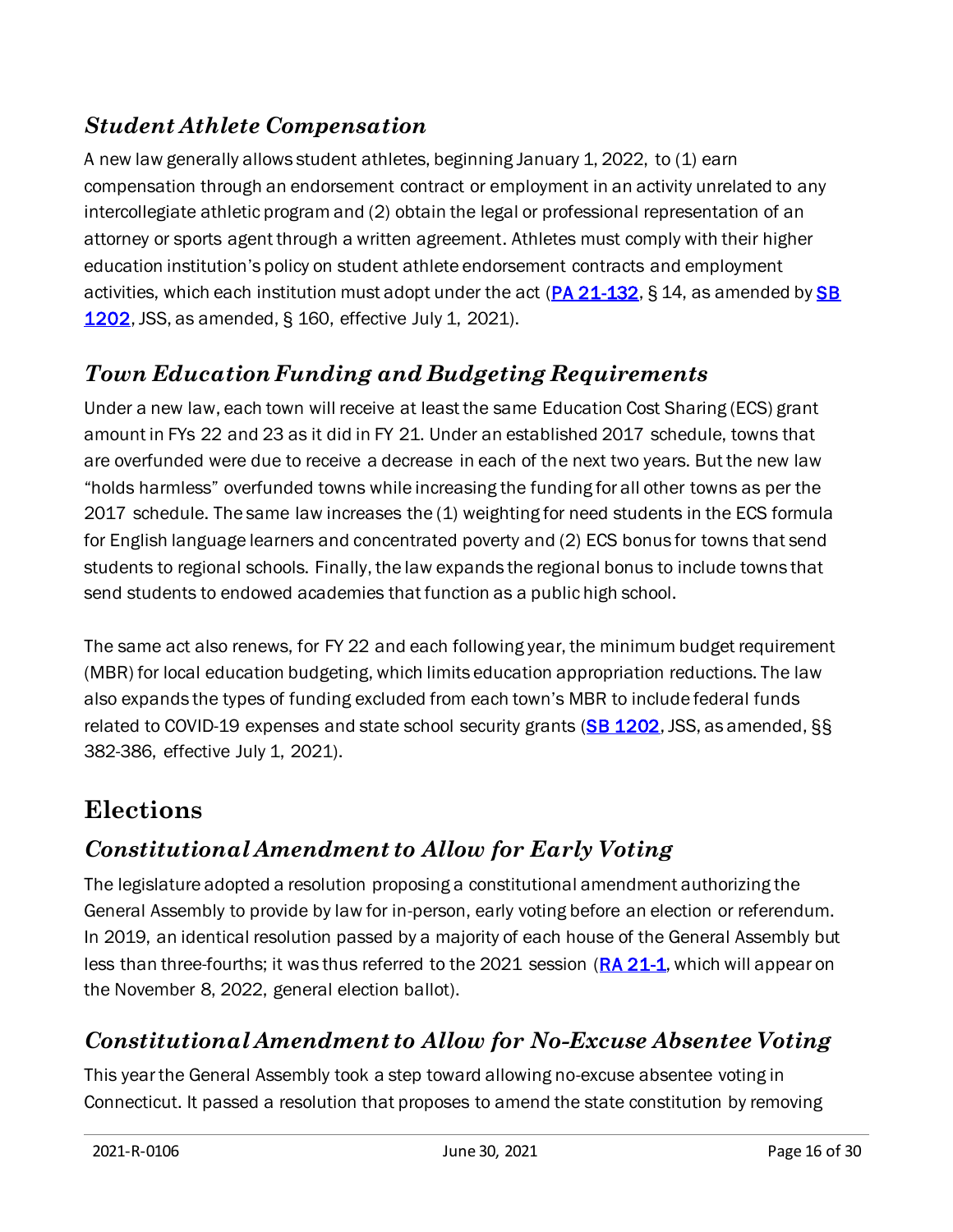its current restrictions on absentee voting. Under these restrictions, the legislature may pass a law allowing electors to cast their vote by absentee ballot if they are unable to appear at their polling place because of absence from the town where they reside, sickness or physical disability, or the tenets of their religion prohibit secular activity on election day (Article VI, § 7).

The resolution passed by a majority of each house of the General Assembly but less than threefourths; it will thus be referred to the 2023 session of the legislature. If it passes in that session by a majority of each house, it will appear on the 2024 general election ballot [\(RA 21-2](https://www.cga.ct.gov/asp/cgabillstatus/cgabillstatus.asp?selBillType=Bill&which_year=2021&bill_num=HJ58)).

#### *COVID-19 Absentee Voting Provisions*

A new law extends, to November 2, 2021, certain changes affecting absentee voting eligibility and procedures implemented for the 2020 state election as a result of COVID-19. This includes, for a state or municipal election, primary, or referendum occurring on or before this date, (1) expanding the reasons for which electors may vote by absentee ballot to include COVID-19; (2) allowing municipalities to conduct certain absentee ballot pre-counting procedures; and (3) extending, generally by 48 hours, numerous processing and reporting deadlines [\(SB 1202](https://www.cga.ct.gov/asp/cgabillstatus/cgabillstatus.asp?selBillType=Bill&which_year=2021&bill_num=1202), JSS, as amended, §§ 113-114 & 141-157, effective upon passage).

## *Redistricting*

Under a new law, U.S. census population data must be adjusted to count most prison inmates at their address before incarceration, instead of where they are imprisoned. The new law requires that this adjusted data, as well as the unadjusted data, serve as the basis for determining state legislative districts and municipal voting districts. The new law excludes from the adjusted data inmates serving a life sentence without the possibility of release [\(PA 21-13](https://www.cga.ct.gov/asp/cgabillstatus/cgabillstatus.asp?selBillType=Bill&which_year=2021&bill_num=753), effective upon passage).

# *Voting Rights for Individuals Convicted of a Felony*

A new law (1) eliminates a requirement that individuals convicted of a felony forfeit their electoral privileges if they are committed to Department of Correction custody (or a state or county correction department outside of Connecticut) for confinement in a community residence (e.g., halfway house, group home, or mental health facility) and (2) allows convicted felons to regain their electoral privileges upon release from confinement in a correctional institution or facility. It eliminates prior law's requirements that these individuals also, as applicable, be released from a community residence, be discharged from parole, and pay all felony conviction-related fines  $(SB 1202, JSS, as amended,  $\S\S 110-112$ , effective July 1, 2021).$  $(SB 1202, JSS, as amended,  $\S\S 110-112$ , effective July 1, 2021).$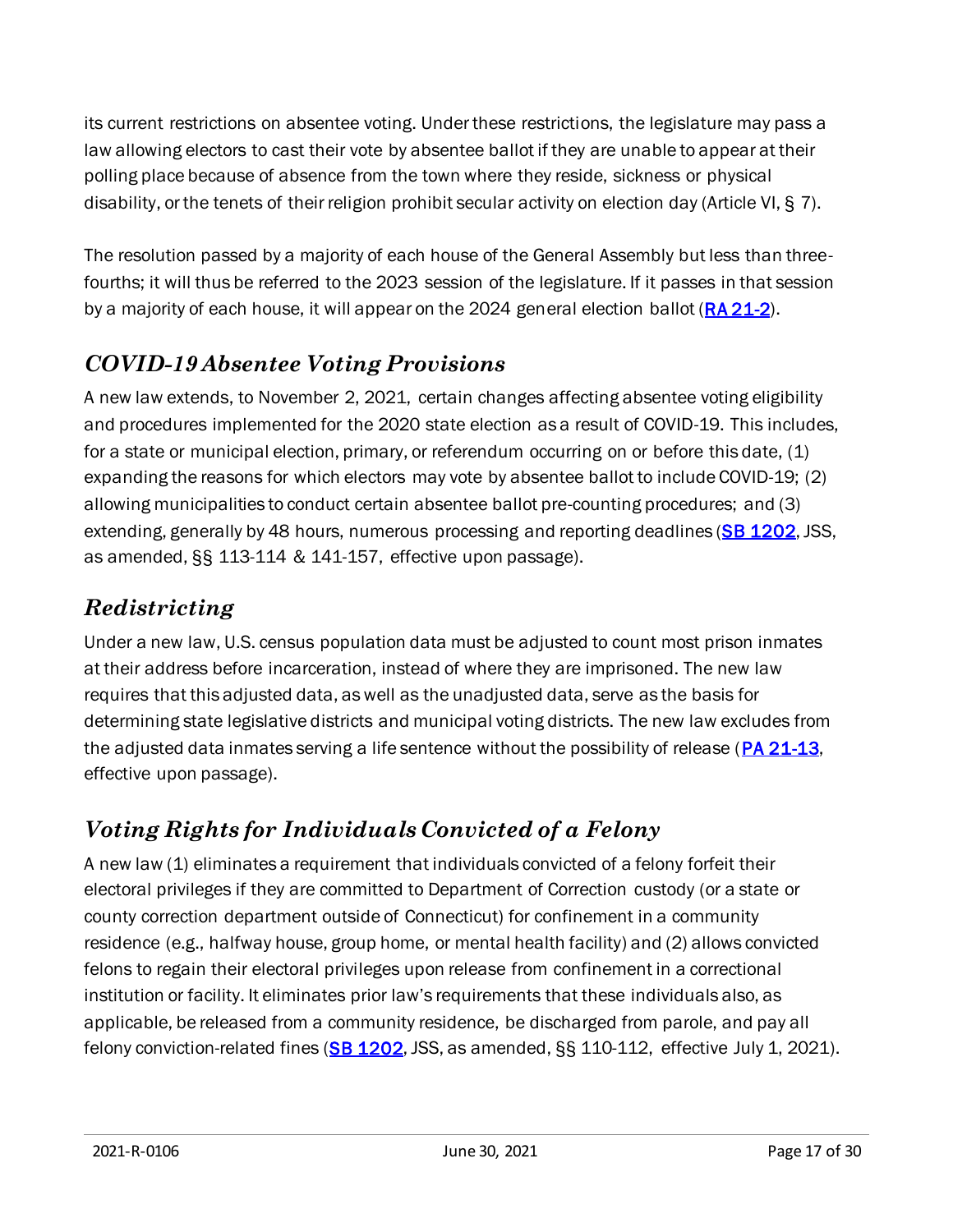# <span id="page-17-0"></span>**Energy and Environment**

#### *Bottle Bill*

This session, the legislature revamped the state's beverage container redemption law ("bottle bill"). Among other things, the new law does the following:

- 1. expands, beginning January 1, 2023, the list of beverages subject to the bottle bill to include such things as hard cider, juice, tea, coffee, and sports or energy drinks, and exempts containers of less than 150mL;
- 2. increases, beginning January 1, 2024, the beverage container deposit amount to at least 10 cents, rather than five cents;
- 3. increases to 2.5 cents or 3.5 cents per beverage container, depending on its type, the handling fee that distributors must pay to dealers and redemption centers beginning October 1, 2021;
- 4. incrementally reduces the amount of unclaimed deposits that distributors must remit to the General Fund from 100% to 45% by FY 26, and allows the distributors to keep the remainder; and
- 5. requires certain retailers, beginning October 1, 2021, to have at least two reverse vending machines at their place of business.

The new law also establishes a five-cent surcharge on the sale of spirit or liquor beverage containers of 50mL or less (commonly referred to as "nips"), which must be provided to municipalities for certain environmental purposes [\(PA 21-58](https://www.cga.ct.gov/asp/cgabillstatus/cgabillstatus.asp?selBillType=Bill&which_year=2021&bill_num=1037), various effective dates).

#### *Broadband Internet*

A new law contains several provisions aimed at expanding access to broadband Internet service throughout the state. Among other things, it generally requires (1) the Office of Policy and Management (OPM) to develop an up-to-date broadband map with data showing the availability and adoption of broadband service; (2) the Department of Energy and Environmental Protection to establish a grant program to support broadband deployment in certain unserved areas, subject to federal funding availability; and (3) broadband providers to notify each other when they apply to build certain underground facilities, to reduce the potential for future excavations in the same location ( $PA$   $21-159$ , effective July 1, 2021).

#### *New Restrictions on Electric Suppliers*

A new law expands the Public Utilities Regulatory Authority's (PURA) oversight of electric suppliers by authorizing PURA to condition a supplier's license on terms the authority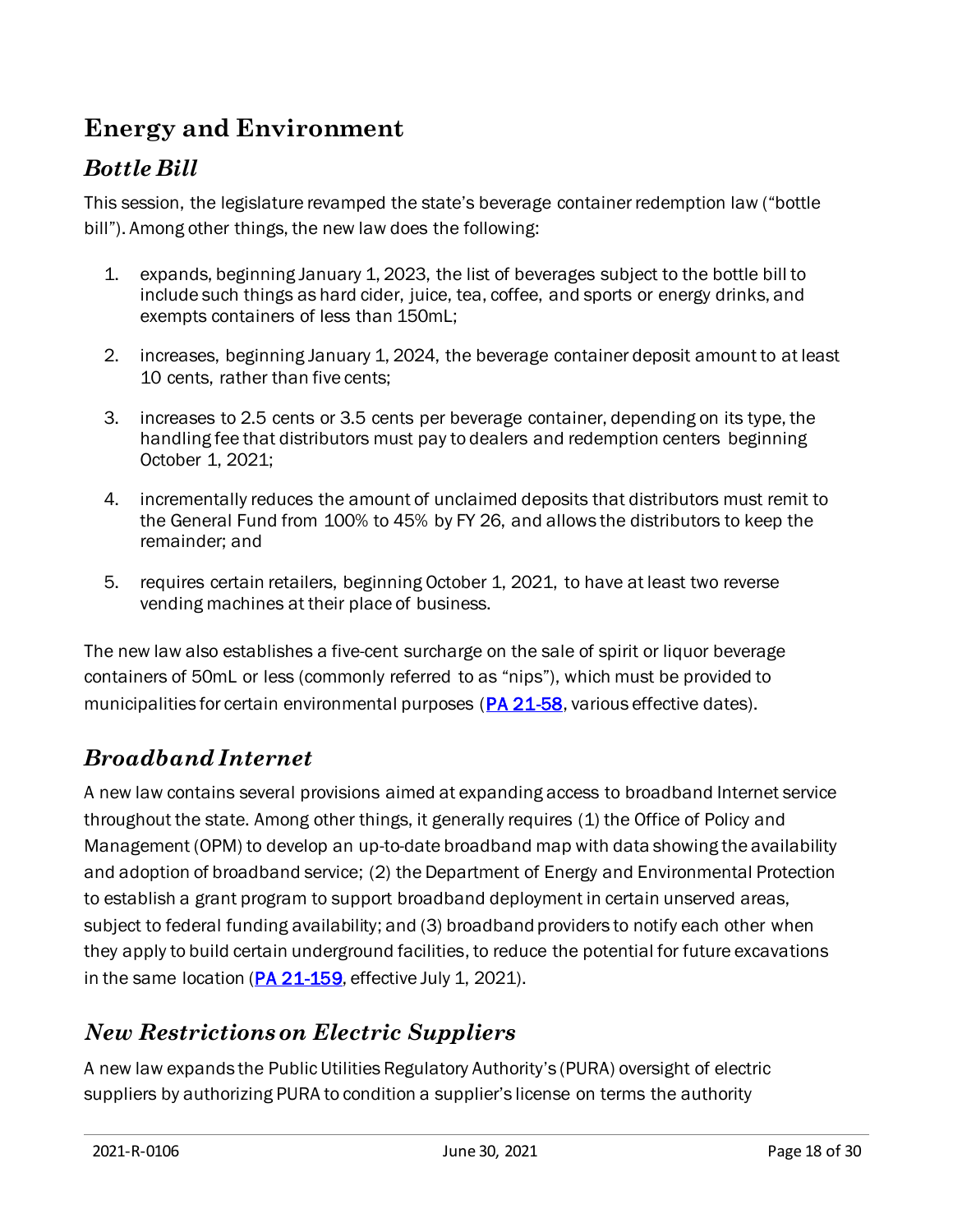determines to be just and reasonable. For residential customers, the new law prohibits termination fees and early cancellation fees and deems any electric supplier contract null and void if it contains variable rates [\(PA 21-117](https://cga.ct.gov/asp/cgabillstatus/cgabillstatus.asp?selBillType=Bill&which_year=2021&bill_num=6526), effective July 1, 2021).

## *PA 490 Program Extended to Aquaculture*

A new law extends Connecticut's PA 490 program to certain aquaculture operations, including underwater farmlands and waterfront property used for commercial shellfishing. The PA 490 program allows farm, forest, open space, and maritime heritage land to be assessed for property tax purposes based on current use value rather than fair market value. In exchange for the reduced assessment, the property owner cannot change the land's use for a period of time. By law, if the use changes within 10 years of ownership or classification, a conveyance tax penalty is charged to the owner ( $PA$   $21-24$ , effective October 1, 2021, and applicable to tax assessments on and after that date).

#### *PFAS Restrictions*

The legislature passed a law restricting the use of certain products with perfluoroalkyl or polyfluoroalkyl substance (PFAS). First, the new law prohibits using class B firefighting foam with intentionally added PFAS except in certain circumstances. It also bans offering for sale or promotional purposes food packaging with PFAS that was intentionally introduced during manufacturing or distribution ( $PA$  21-191, the restrictions for firefighting foam are effective upon passage, and those for food packaging take effect October 1, 2021).

# <span id="page-18-0"></span>**Gaming and Entertainment**

#### *Admissions Tax Elimination*

The budget implementer act eliminates the admissions tax beginning July 1, 2021, for all places of amusement, entertainment, or recreation, except movie theaters [\(SB 1202](https://www.cga.ct.gov/asp/cgabillstatus/cgabillstatus.asp?selBillType=Bill&which_year=2021&bill_num=1202), JSS, as amended, § 470, effective June 30, 2021).

#### *New In-Person and Online Gaming and Off-Reservation Casino Suspension*

The legislature established new frameworks for legalizing and regulating (1) in-person and online sports wagering, (2) online casino gaming, (3) in-person and online keno, (4) online lottery draw games other than keno, and (5) fantasy contests. These frameworks are subject to several conditions, principally that the governor must first enter into specific contractual agreements with the Mashantucket Pequot and Mohegan tribes, which must then be approved by the U.S. Department of Interior secretary.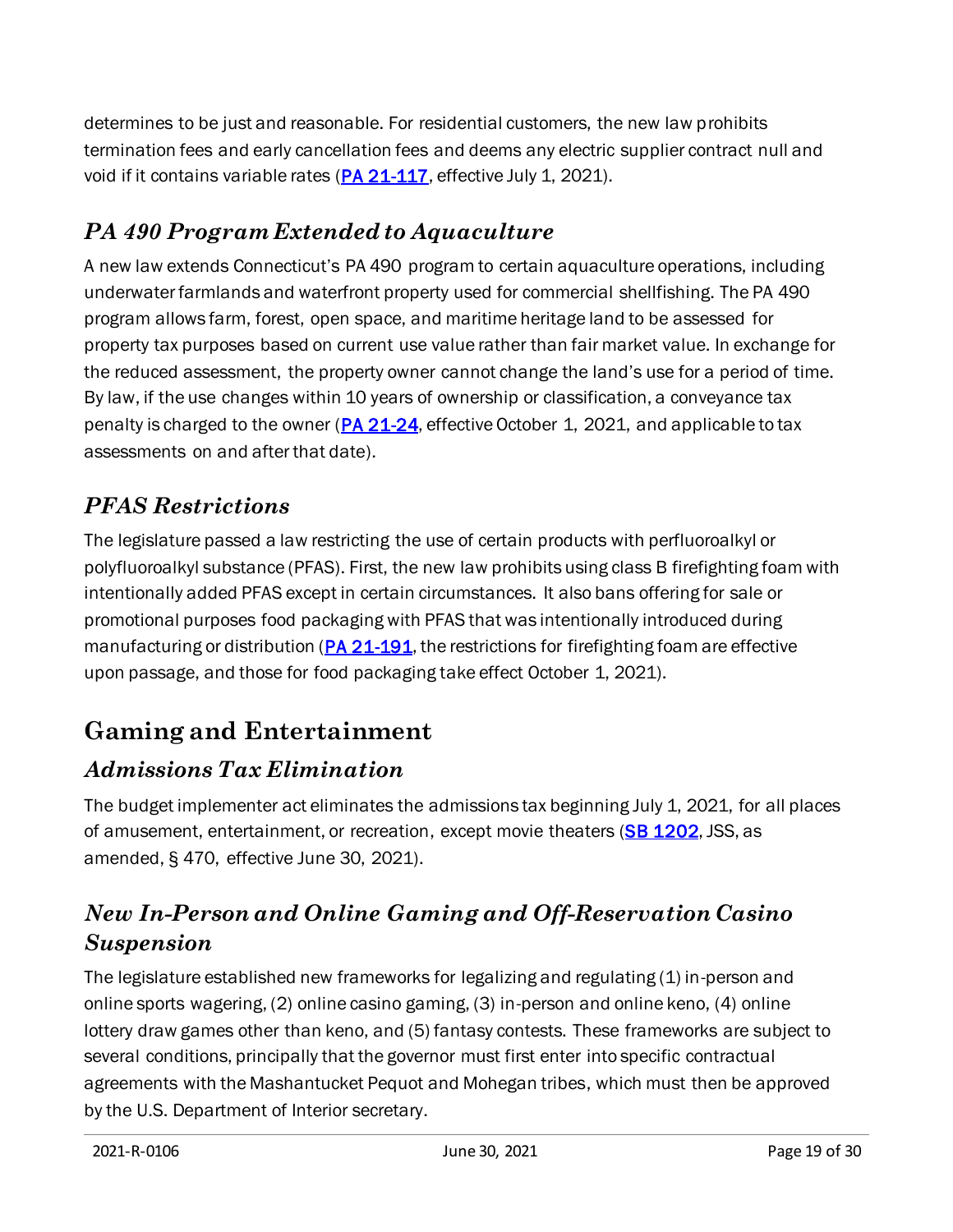The act generally authorizes the tribes and the Connecticut Lottery Corporation (CLC) to operate these games subject to specific requirements, including limiting the authorizations to an initial 10-year period with an option for a five-year renewal. It requires (1) monthly payments from the tribes and CLC to the General Fund ranging from 13.75% to 20% of gross revenues from sports wagering, online casino gaming, and fantasy contests and (2) new annual payments of \$500,000 from each tribe and \$1 million from CLC towards certain problem gambling accounts or programs. The act also delays the authorization for an off-reservation casino gaming facility in East Windsor for 10 years [\(PA 21-23](https://www.cga.ct.gov/asp/cgabillstatus/cgabillstatus.asp?selBillType=Public+Act&which_year=2021&bill_num=23), most provisions effective July 1, 2021).

# <span id="page-19-0"></span>**Government Administration**

#### *Governor's Emergency Powers*

The governor declared public health and civil preparedness emergencies on March 10, 2020, in response to the COVID-19 pandemic and subsequently renewed the declaration four times, most recently through July 20, 2021.

This year the legislature enacted several measures in response to the governor's exercise of emergency powers. It ratified his original emergency declaration and the first two renewals while also expressly authorizing him to issue the latter two renewals. For any renewals from July 21, 2021, through March 1, 2022, the legislature (1) required that they be approved by a majority vote of each chamber and (2) allowed a committee of the six legislative leaders, by majority vote, to disapprove any executive order issued under the renewal within 36 hours of the order's filing.

Lastly, the legislature established a five-member commission to review the statutes governing public health and civil preparedness emergencies and make recommendations on how they should be amended to provide greater legislative oversight of emergency declarations and the exercise of executive authority under those statutes. The commission must report its findings to the Government Administration and Elections Committee by January 1, 2022 [\(SA 21-2](https://www.cga.ct.gov/asp/cgabillstatus/cgabillstatus.asp?selBillType=Bill&which_year=2021&bill_num=6672), as amended by **SA 21-4 an[d SA 21-5](https://www.cga.ct.gov/asp/cgabillstatus/cgabillstatus.asp?selBillType=Bill&which_year=2021&bill_num=5653)**, most provisions effective upon passage).

## *Remote Meetings*

A new law explicitly allows public agencies, until April 30, 2022, to hold meetings under the Freedom of Information Act (FOIA) that are accessible to the public through electronic equipment, or through electronic equipment in conjunction with an in-person meeting. (FOIA's existing definition of "meeting" includes those held by electronic equipment, but it does not explicitly authorize, or establish procedures for, telephone or other remotely held meetings.) The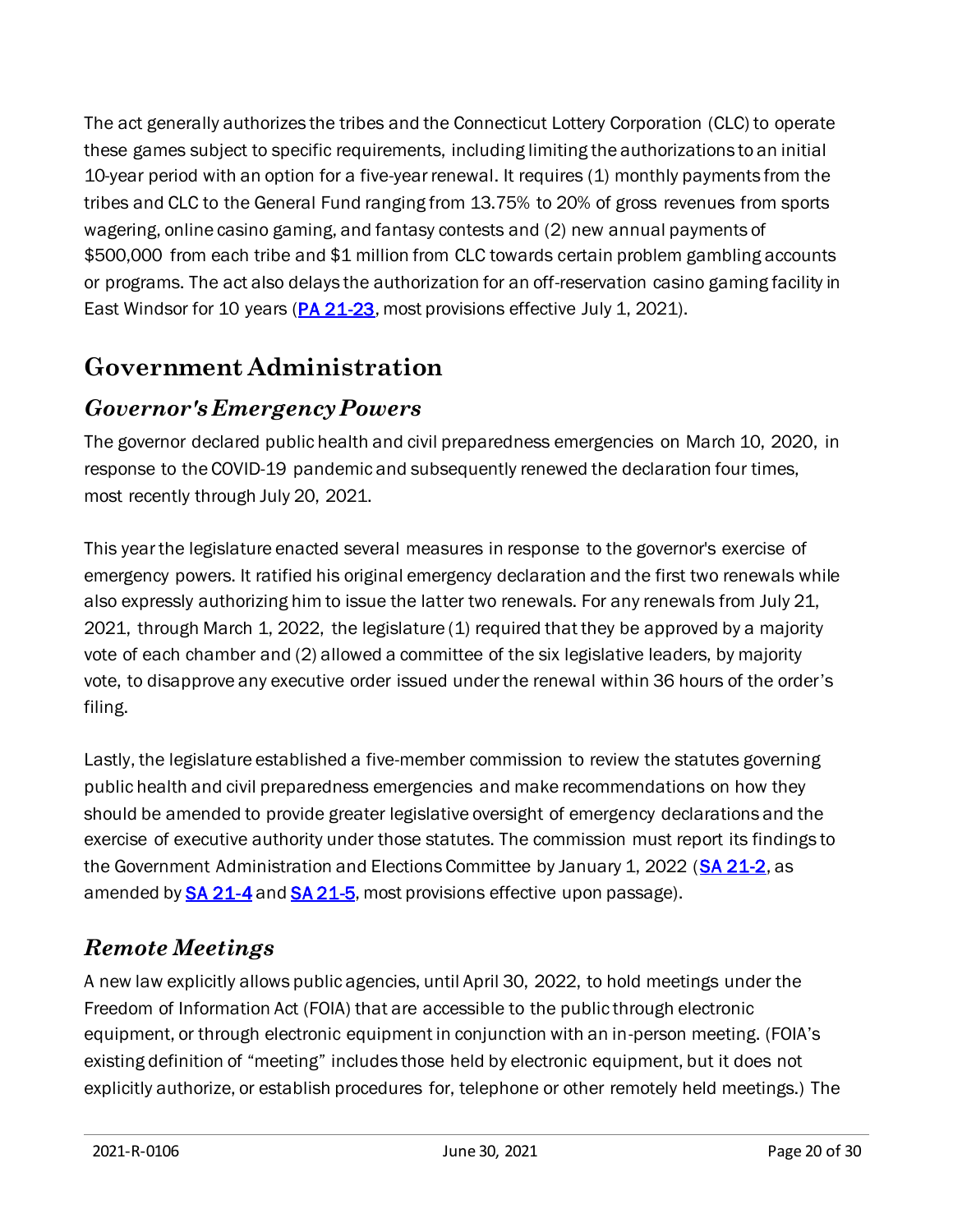law establishes several requirements for meetings held using electronic equipment, including that agencies provide at least 48 hours' notice of the meeting and that members of the public have the same participation opportunities as they would for an in-person meeting [\(SB 1202](https://www.cga.ct.gov/asp/cgabillstatus/cgabillstatus.asp?selBillType=Bill&which_year=2021&bill_num=1202), JSS, as amended, § 163, effective July 1, 2021).

# <span id="page-20-0"></span>**Housing and Real Estate**

#### *Crumbling Concrete Foundations*

A new law addressing the state's crumbling foundations problem makes the Connecticut Foundation Solutions Indemnity Company (CFSIC) permanent by eliminating the June 30, 2022, termination date in prior law. It also requires CFSIC to study the impact of pyrrhotite-related foundation damage in nonresidential buildings. For affected homeowners, the new law eliminates the five-year cap on reduced property tax assessments for homes with failing foundations and makes certain government-maintained information about crumbling foundations confidential in perpetuity.

To address concerns about similar problems arising in the future, the new law also requires the operator of each quarry that produces concrete aggregate to (1) prepare and quadrennially update a geological source report and submit it to the state and (2) annually provide an operations plan and a report to the state containing the results of a third-party test of the aggregate's sulfur content and further testing for pyrrhotite, if applicable ([PA 21-120](https://gcc02.safelinks.protection.outlook.com/?url=https%3A%2F%2Fwww.cga.ct.gov%2Fasp%2Fcgabillstatus%2Fcgabillstatus.asp%3FselBillType%3DBill%26which_year%3D2021%26bill_num%3D6646&data=04%7C01%7CAlex.Reger%40cga.ct.gov%7Cb887d774161049ddf74008d93276ca39%7C3ec76714b1b4418a883232c46ec84226%7C0%7C0%7C637596308055264738%7CUnknown%7CTWFpbGZsb3d8eyJWIjoiMC4wLjAwMDAiLCJQIjoiV2luMzIiLCJBTiI6Ik1haWwiLCJXVCI6Mn0%3D%7C1000&sdata=nlkT%2FUaEFCI4r0eOP4OXkAjmD%2Bz%2FYoFIKJpnchj8z7w%3D&reserved=0) and SB [1202](https://gcc02.safelinks.protection.outlook.com/?url=https%3A%2F%2Fcga.ct.gov%2Fasp%2Fcgabillstatus%2Fcgabillstatus.asp%3FselBillType%3DBill%26which_year%3D2021%26bill_num%3D1202&data=04%7C01%7CAlex.Reger%40cga.ct.gov%7Cb887d774161049ddf74008d93276ca39%7C3ec76714b1b4418a883232c46ec84226%7C0%7C0%7C637596308055274695%7CUnknown%7CTWFpbGZsb3d8eyJWIjoiMC4wLjAwMDAiLCJQIjoiV2luMzIiLCJBTiI6Ik1haWwiLCJXVCI6Mn0%3D%7C1000&sdata=3NAH%2BRZekOC2w6PCmtTmY2tAlIES3ChGC1AFD8hpyfw%3D&reserved=0), JSS, as amended, §§ 58-60, effective July 1, 2021, except the property tax provision is effective upon passage).

#### *Foreclosure Mediation and Emergency Lien Assistance*

The legislature extended the Ezequiel Santiago Foreclosure Mediation Program for six years, until June 30, 2029. By law, this program brings together judicial branch mediators, lenders, and borrowers or owner-occupants of certain properties in foreclosure.

The act also establishes an emergency lien assistance program, within the Connecticut Housing Finance Authority's Emergency Mortgage Assistance Program. The new program will provide loans to homeowners who are facing foreclosure due to liens from (1) municipal water or sewer charges, (2) municipal tax debt, or (3) condominium or common interest association assessments and fines [\(PA 21-44,](https://www.cga.ct.gov/asp/cgabillstatus/cgabillstatus.asp?selBillType=Public+Act&which_year=2021&bill_num=44) effective October 1, 2021).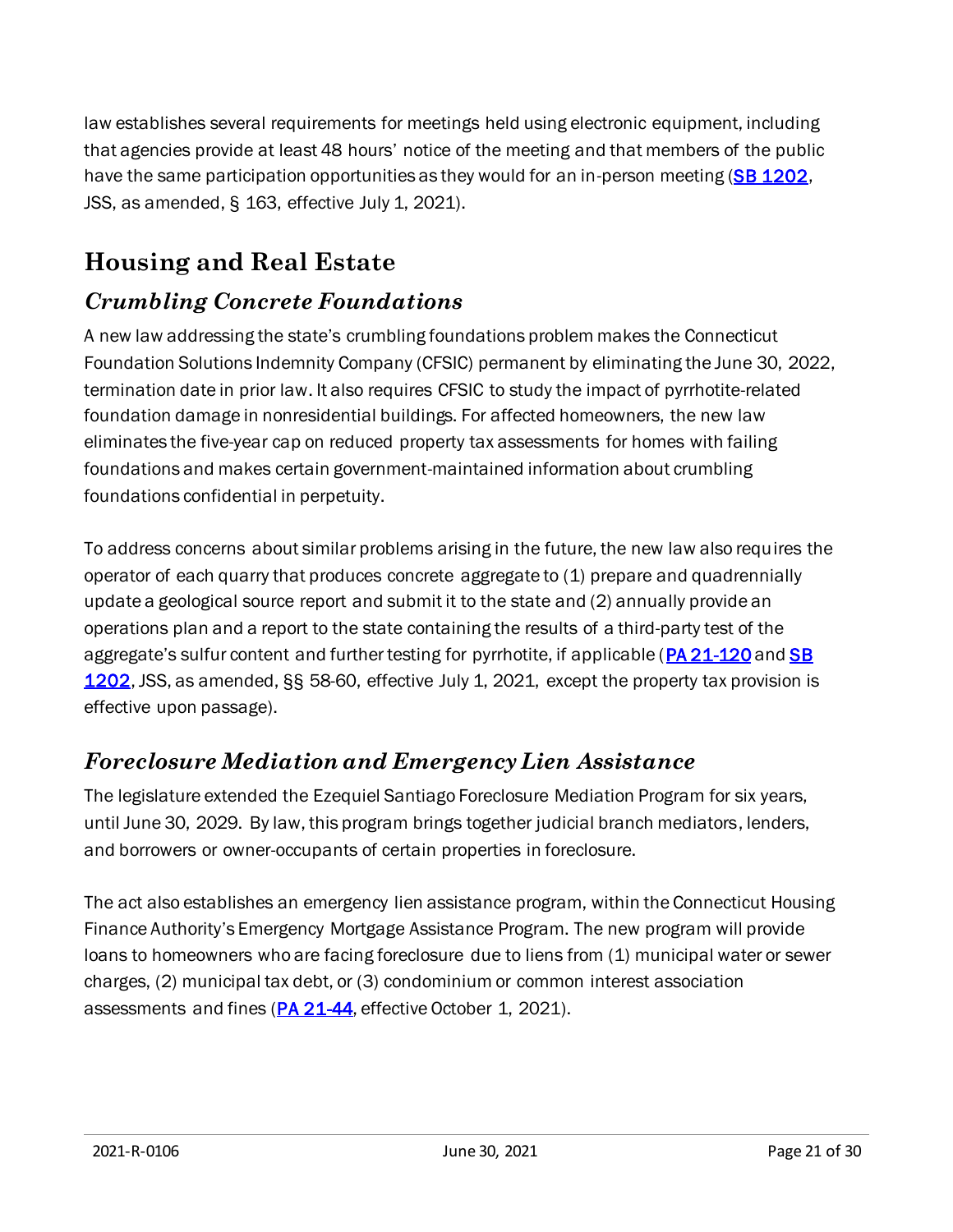#### *Right to Counsel in Eviction Proceedings*

A new law establishes a statewide "right to counsel program" to provide free legal representation to income-eligible tenants, lessees, and occupants of any residential building or land in eviction or certain administrative proceedings initiated on or after July 1, 2021. The judicial branch must (1) use available federal funds to enter into an agreement with an entity to administer the program and (2) approve a one-page, plain-language notice to inform individuals of their rights under the program. The new law also establishes an 11-member working group to advise on matters and policies affecting the program  $(PA 21-34, S 1)$  $(PA 21-34, S 1)$ , effective July 1, 2021).

# <span id="page-21-0"></span>**Insurance**

## *Covered Connecticut*

A new law establishes the Covered Connecticut program, which primarily provides health insurance premium and cost-sharing assistance sufficient to fully subsidize health coverage for eligible individuals. Generally, to be eligible, a person must have a silver-level qualified health plan and be (1) above the Medicaid income limits and (2) below 175% of the federal poverty level. The program also requires the Department of Social Services to provide certain eligible individuals additional non-emergency medical transportation and dental benefits after July 1, 2022 [\(SB 1202](https://www.cga.ct.gov/asp/cgabillstatus/cgabillstatus.asp?selBillType=Bill&which_year=2021&bill_num=1202), JSS, as amended, §§ 15-19, effective upon passage).

## *Prescription Drug Formulary Changes*

The legislature enacted a law that generally prohibits certain health carriers from removing a covered prescription drug from a formulary (i.e., a list of covered drugs) or moving it to a higher cost sharing tier during a plan year. The new law provides exceptions allowing health carriers to (1) remove a prescription drug from a formulary with at least 90 days' advance notice if the U.S. Food and Drug Administration questions the drug's clinical safety or approves it for over-thecounter use and (2) move a drug to a higher cost-sharing tier if it is available in-network for \$40 or less per month in any tier [\(PA 21-96](https://www.cga.ct.gov/asp/cgabillstatus/cgabillstatus.asp?selBillType=Bill&which_year=2021&bill_num=6622), effective January 1, 2022).

# <span id="page-21-1"></span>**Labor and Public Employees**

## *Discrimination Based on Hairstyles*

A new law makes it an illegal practice to (1) discriminate based on a person's hair texture or protective hairstyle in employment, public accommodations, housing, credit practices, union membership, and state agency practices or (2) deprive any person of any rights secured or protected by either the state or federal constitution. It does so by specifying that the term "race" under the state's human rights law includes ethnic traits historically associated with race,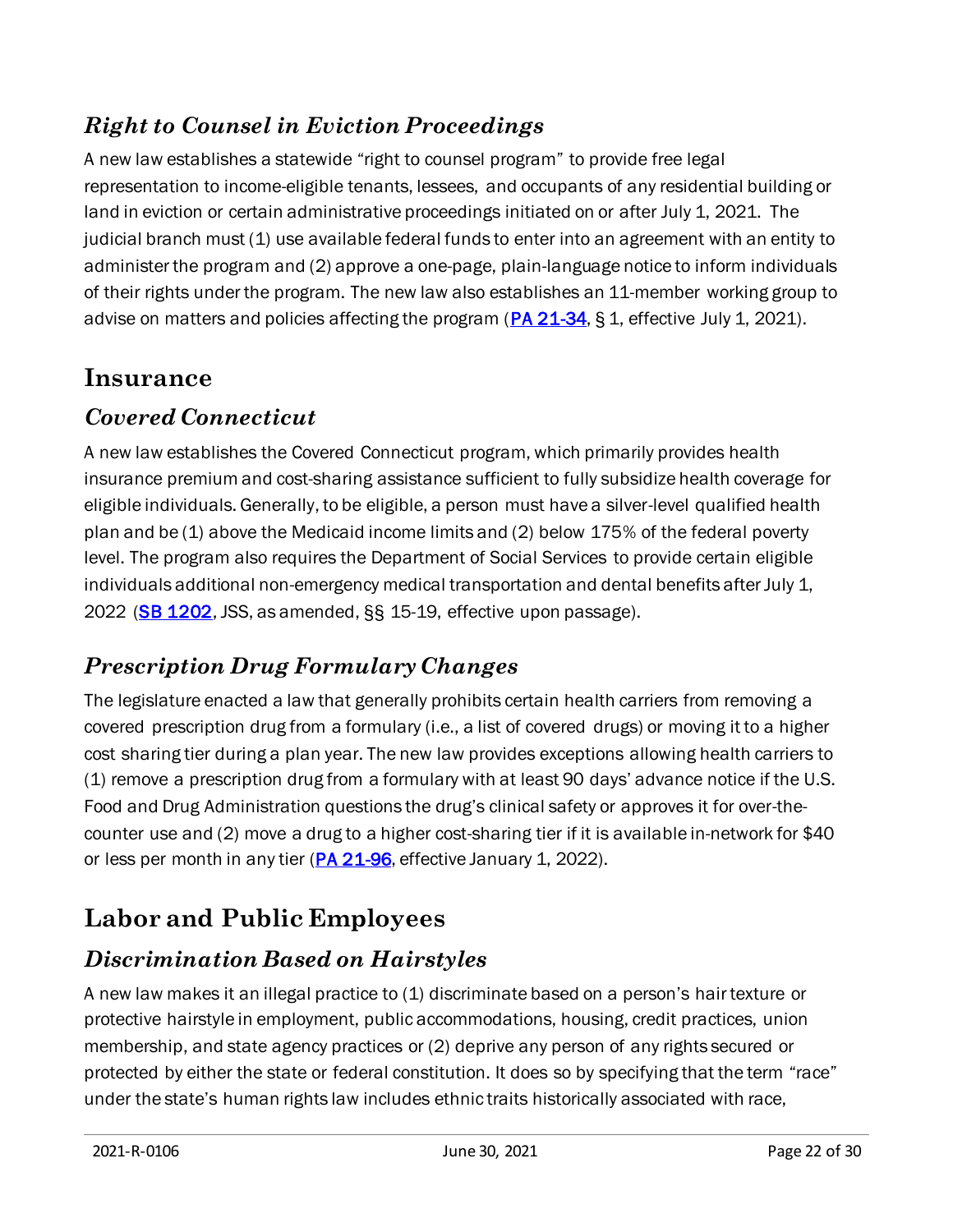including hair texture and protective hairstyles. Under the law, "protective hairstyles" include wigs, headwraps, and hairstyles such as individual braids, cornrows, locs, twists, Bantu knots, afros, and afro puffs  $(PA 21-2)$  $(PA 21-2)$ , effective upon passage).

#### *Gender Wage Discrimination*

This session, the legislature sought to reduce gender wage discrimination by enacting a new law that generally requires employers to provide equal pay for "comparable," rather than equal, work. It also requires employers to provide job applicants and employees with the wage range for their positions [\(PA 21-30](https://www.cga.ct.gov/asp/cgabillstatus/cgabillstatus.asp?selBillType=Bill&which_year=2021&bill_num=6380), effective October 1, 2021).

#### *Public Employee Unions*

A new law requires public employers to provide public employee unions with certain information about new and current employees (e.g., their contact information) and access to new employee orientations and government buildings to conduct meetings. Among other things, the new law also requires public employers to (1) rely on a union's certification that it has the necessary employee payroll deduction authorizations (e.g., to deduct union dues) and (2) direct employee requests to cancel or change their deductions to the union rather than the employer [\(PA 21-25](https://www.cga.ct.gov/asp/cgabillstatus/cgabillstatus.asp?selBillType=Bill&which_year=2021&bill_num=908), effective October 1, 2021).

#### *Unemployment System Reform*

The legislature made numerous reforms to the state's unemployment insurance (UI) system that start in 2024. For UI benefits, among other things, the new law generally (1) increases the minimum weekly UI benefit from \$15 to \$40 and correspondingly increases the minimum earnings needed to qualify for the minimum benefit from \$600 to \$1,600 and (2) freezes the maximum benefit allowed from 2024 through 2027.

For UI taxes paid by employers, among other things, the law (1) increases employers' taxable wage base from \$15,000 to \$25,000 per employee and requires it to be annually adjusted for inflation; (2) expands the range of UI experience tax rates from 0.5% - 5.4% to 0.1% - 10%; and (3) generally reduces the maximum fund balance rate from  $1.4\%$  to  $1.0\%$  ( $\overline{HB}$  6633, as amended; effective January 1, 2022).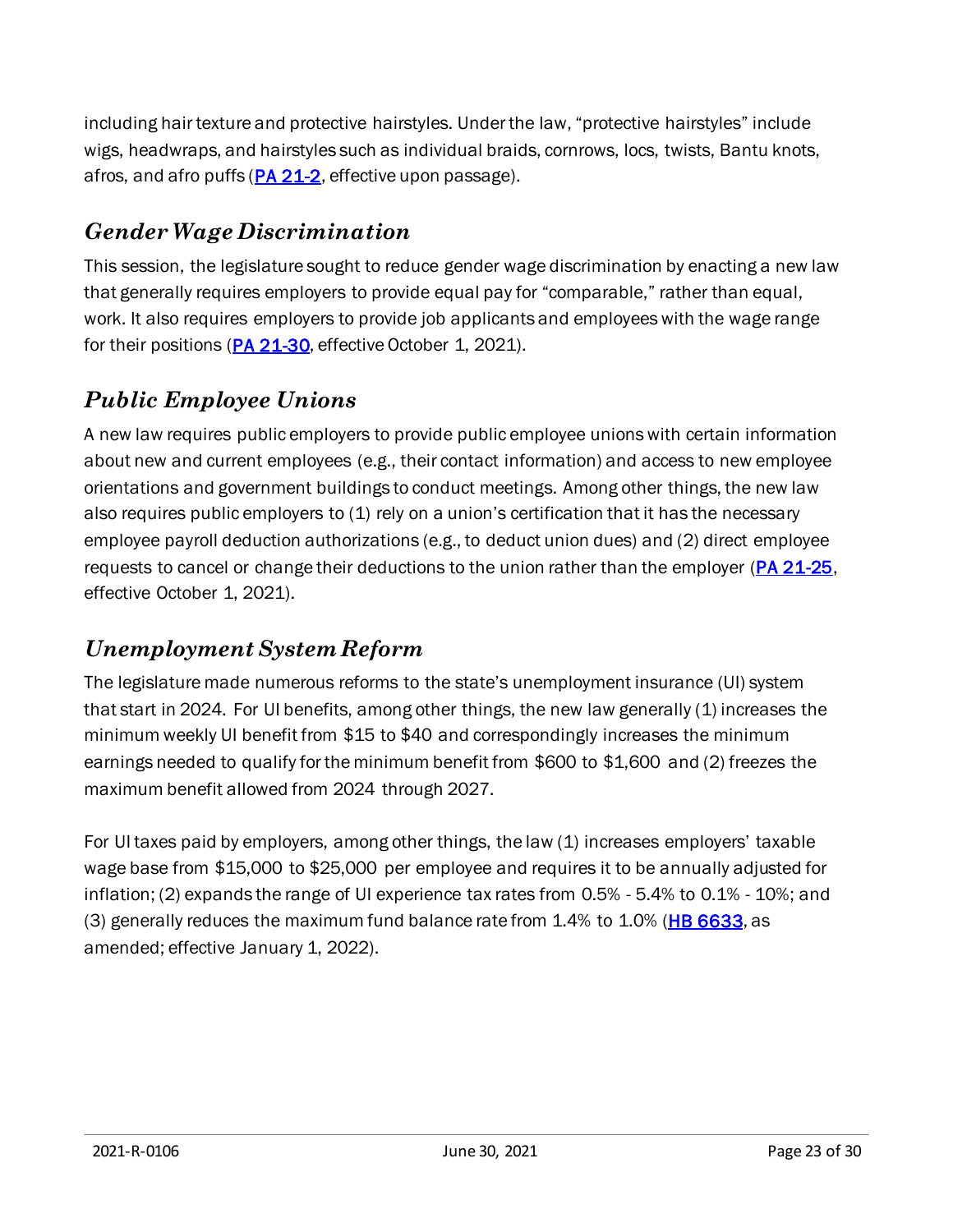# <span id="page-23-0"></span>**Municipalities**

#### *Land Use Reform and the Commission on Connecticut's Development and Future*

A new law addresses varied aspects of municipal land use regulation, including housing opportunities in municipalities that exercise zoning authority under the statutes. It prohibits municipal zoning regulations from establishing minimum floor area requirements exceeding those in an applicable safety code and requires regulations to provide for varied housing opportunities and affirmatively further the federal Fair Housing Act's purposes. Unless a municipality opts out, the new law also (1) requires regulations to allow accessory apartments as of right on the same lot as single-family homes and (2) prohibits them from requiring more than one parking space for each studio or one-bedroom dwelling or more than two parking spaces for other dwellings.

The new law also establishes a commission within the Legislative Department to evaluate policies related to land use, conservation, housing affordability, and infrastructure. Among other things, the commission must (1) look at existing law's municipal affordable housing planning requirement and the state's sewer and septic system oversight and (2) develop model design guidelines for buildings and streets [\(PA 21-29](https://www.cga.ct.gov/asp/cgabillstatus/cgabillstatus.asp?selBillType=Bill&which_year=2021&bill_num=6107), various effective dates).

## *Payment in Lieu of Taxes (PILOT) Program Changes*

A new law establishes a minimum reimbursement rate for PILOT grants and a method for prorating the grants when appropriations are not enough to fund the full grant amounts. This new proration method is based on each municipality's equalized net grand list per capita, designation as an alliance district, and percentage of state-owned property. It requires that municipalities and districts be divided into three tiers, based on these criteria, and ties their PILOT grant percentage (ranging from 30% to 50%) to the tiers [\(PA 21-3](https://www.cga.ct.gov/asp/cgabillstatus/cgabillstatus.asp?selBillType=Public+Act&which_year=2021&bill_num=3), §§ 5-8, effective July 1, 2021).

#### *Use of Native American Mascots or Team Names*

Beginning in FY 23, a new law makes municipalities ineligible for grants from the Mashantucket Pequot and Mohegan Fund if a school or athletic team under its board of education's jurisdiction bases its mascot, team name, or logo on Native American individuals, customs, or traditions without tribal consent. It provides a grace period until FY 24 for any municipality that notifies OPM that, among other things, it intends to either change its mascot, team name, or logo or seek tribal permission to continue using it [\(SB 1201](https://www.cga.ct.gov/asp/cgabillstatus/cgabillstatus.asp?selBillType=Bill&which_year=2021&bill_num=1202), JSS, as amended, § 63, effective July 1, 2021).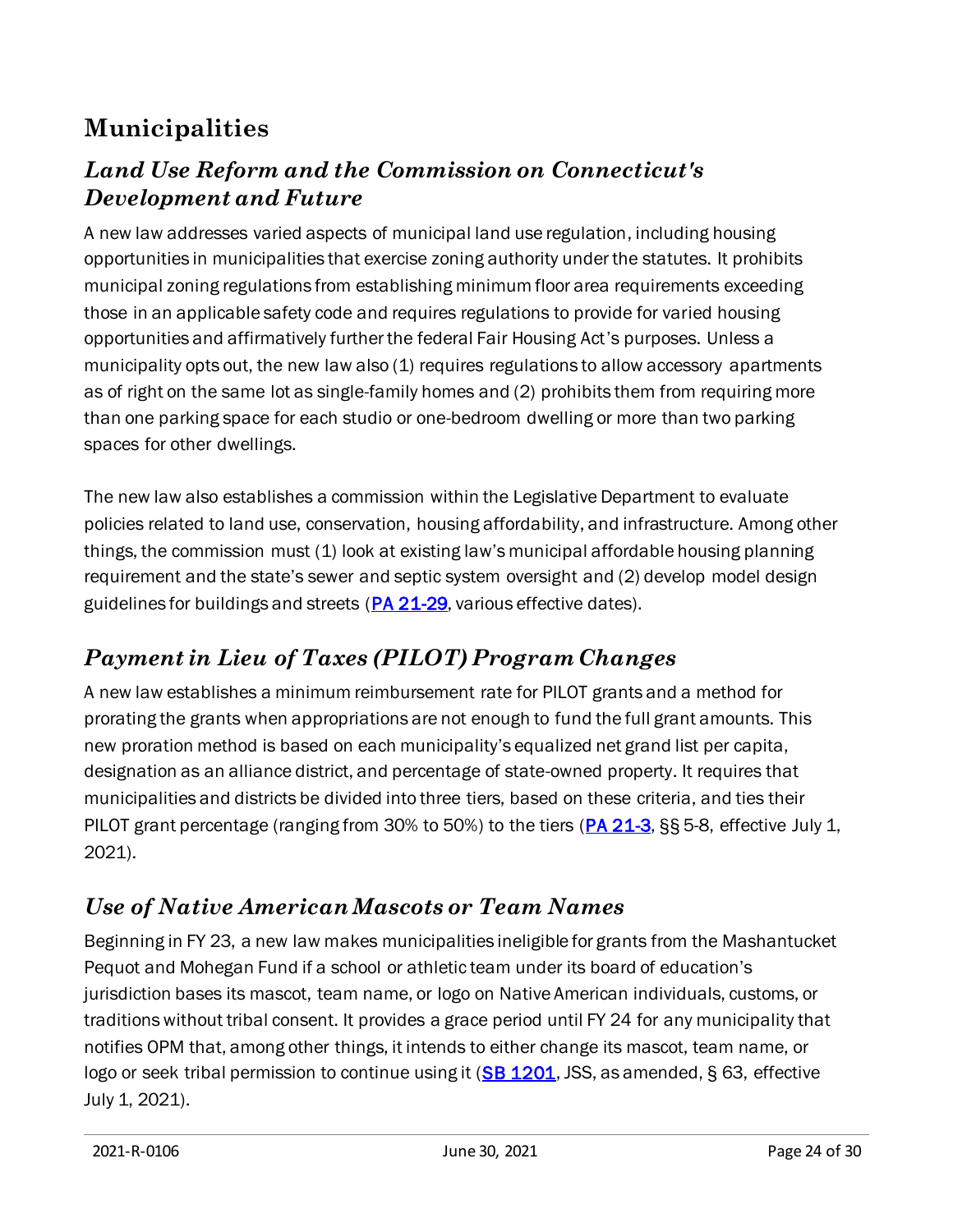# <span id="page-24-0"></span>**Public Health**

## *Limited Services Pregnancy Centers*

A new law prohibits deceptive advertising by limited services pregnancy centers, which it defines as pregnancy services centers that do not directly provide, or provide referrals for, abortions or emergency contraception. Generally, the act applies to public statements about pregnancyrelated services, or the provision of them, that the center knows or reasonably should know are deceptive.

The law allows the attorney general to bring court action against a center for a violation, provided he notifies the center in advance and allows 10 days for them to comply before doing so. Among other things, the court can order the center to pay for and disseminate appropriate corrective advertising. If the court finds that the center violated the above prohibition, the state is entitled to civil penalties and reasonable attorney's fees  $(PA 21-17)$  $(PA 21-17)$  $(PA 21-17)$ , effective July 1, 2021).

## *Long-Term Care*

The legislature made several changes concerning long-term care services provided by nursing homes and dementia special care units. Among other things, the new law requires:

- 1. these homes and units to employ a full-time infection and prevention control specialist;
- 2. nursing homes to maintain at least a two-month supply of personal protective equipment for their staffs;
- 3. DPH, by January 1, 2022, to modify minimum nursing home daily staffing levels to require at least three hours of direct care per resident; and
- 4. nursing homes, by January 1, 2022, to take certain actions to ensure residents have regular opportunities for in-person and virtual visitation with family members and friends [\(PA 21-185](http://cga.ct.gov/asp/cgabillstatus/cgabillstatus.asp?selBillType=Bill&which_year=2021&bill_num=1030), as amended, effective October 1, 2021).

The legislature also enacted a law to allow nursing home and assisted living facility residents to designate an "essential support person" who may visit the resident even when there are general visitation restrictions (e.g., during a public health emergency). An essential support person is someone who assists with activities of daily living and provides physical, emotional, psychological, and socialization support. The new law also requires DPH to establish a statewide policy for visitation with long-term care residents [\(PA 21-71](https://cga.ct.gov/asp/cgabillstatus/cgabillstatus.asp?selBillType=Bill&which_year=2021&bill_num=6634), effective upon passage).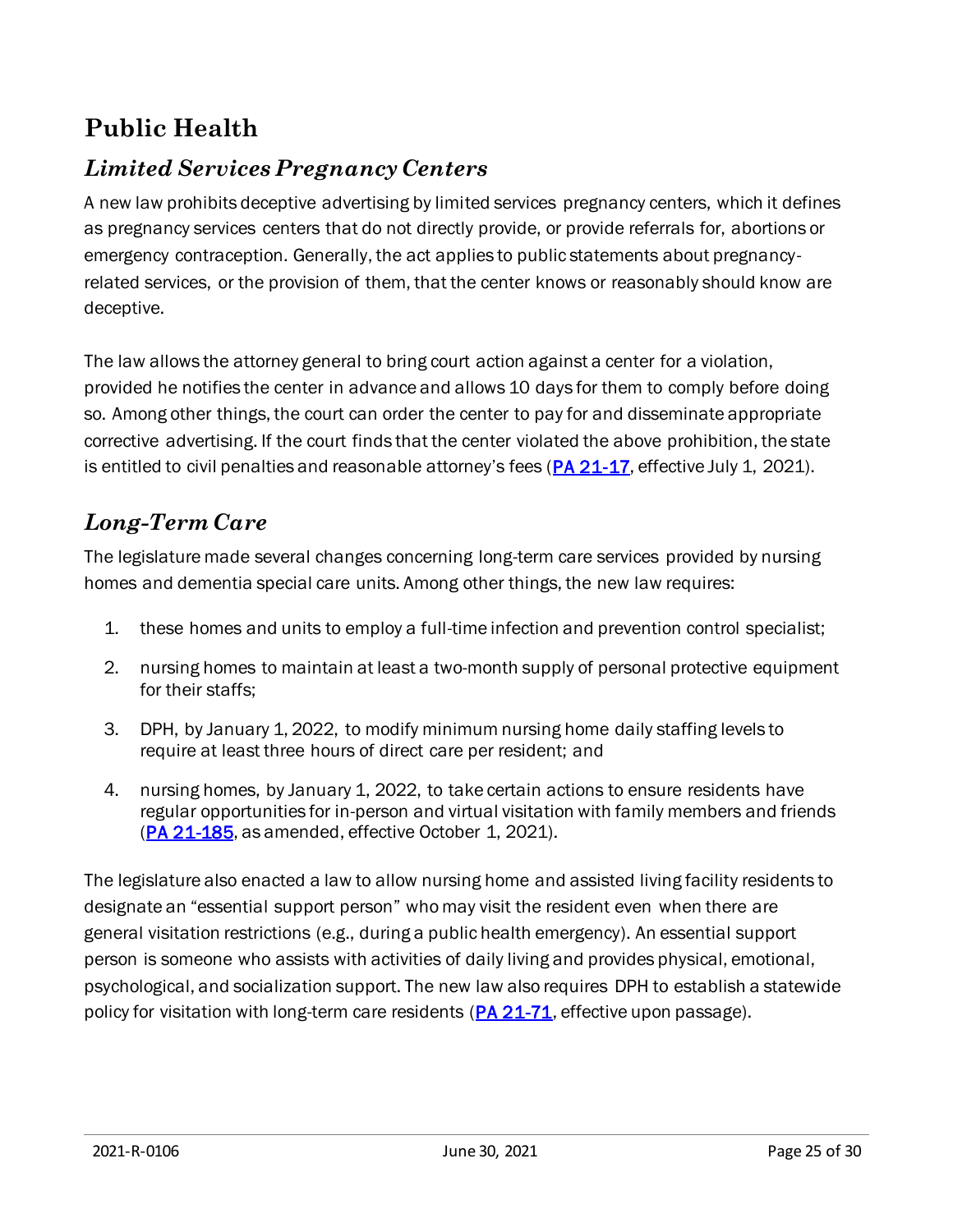#### *Racial Disparities in Public Health*

A new law includes various provisions on racial disparities in public health, pandemic preparedness, and related topics. For example, it:

- 1. declares racism as a public health crisis and creates a Commission on Racial Equity in Public Health to (a) make recommendations to decrease racism's effect on public health and (b) create a strategic plan to eliminate health disparities and inequities across several sectors;
- 2. requires DPH to study (a) the state's COVID-19 response and (b) developing a program to recruit and retain health care workers of color in the state; and
- 3. establishes a committee to advise the Public Health and Human Services committees on establishing a Commission on Gun Violence Intervention and Prevention [\(PA 21-35](https://www.cga.ct.gov/asp/cgabillstatus/cgabillstatus.asp?selBillType=Public+Act&which_year=2021&bill_num=35), most provisions effective upon passage).

#### *School Immunization Requirements*

A new law eliminates the state's religious exemption from immunization requirements for individuals attending (1) public and private schools, including higher education institutions, and (2) child care centers and group and family day care homes. It grandfathers in students enrolled in grades kindergarten or higher who submitted a religious exemption prior to April 28, 2021, and continues to do so if they transfer to another public or private primary or secondary school in the state.

Children with prior religious exemptions who are enrolled in pre-kindergarten or other preschool programs generally must comply with immunization requirements by September 1, 2022, or within 14 days after transferring to a different public or private program, whichever is later. But the act allows these children to extend the timeframe if they present a written declaration from the child's physician, physician assistant, or advanced practice registered nurse that an alternative immunization schedule is recommended  $(PA 21-6)$  $(PA 21-6)$ , effective upon passage).

## *Telehealth*

In response to the COVID-19 pandemic, the governor issued several executive orders in the spring of 2020 to modify the practice of telehealth to ensure residents had continued access to care. During the July 2020 Special Session, the legislature enacted PA 20-2, which temporarily codified several provisions of the governor's orders until March 15, 2021. A new law extends these telehealth provisions until June 30, 2023.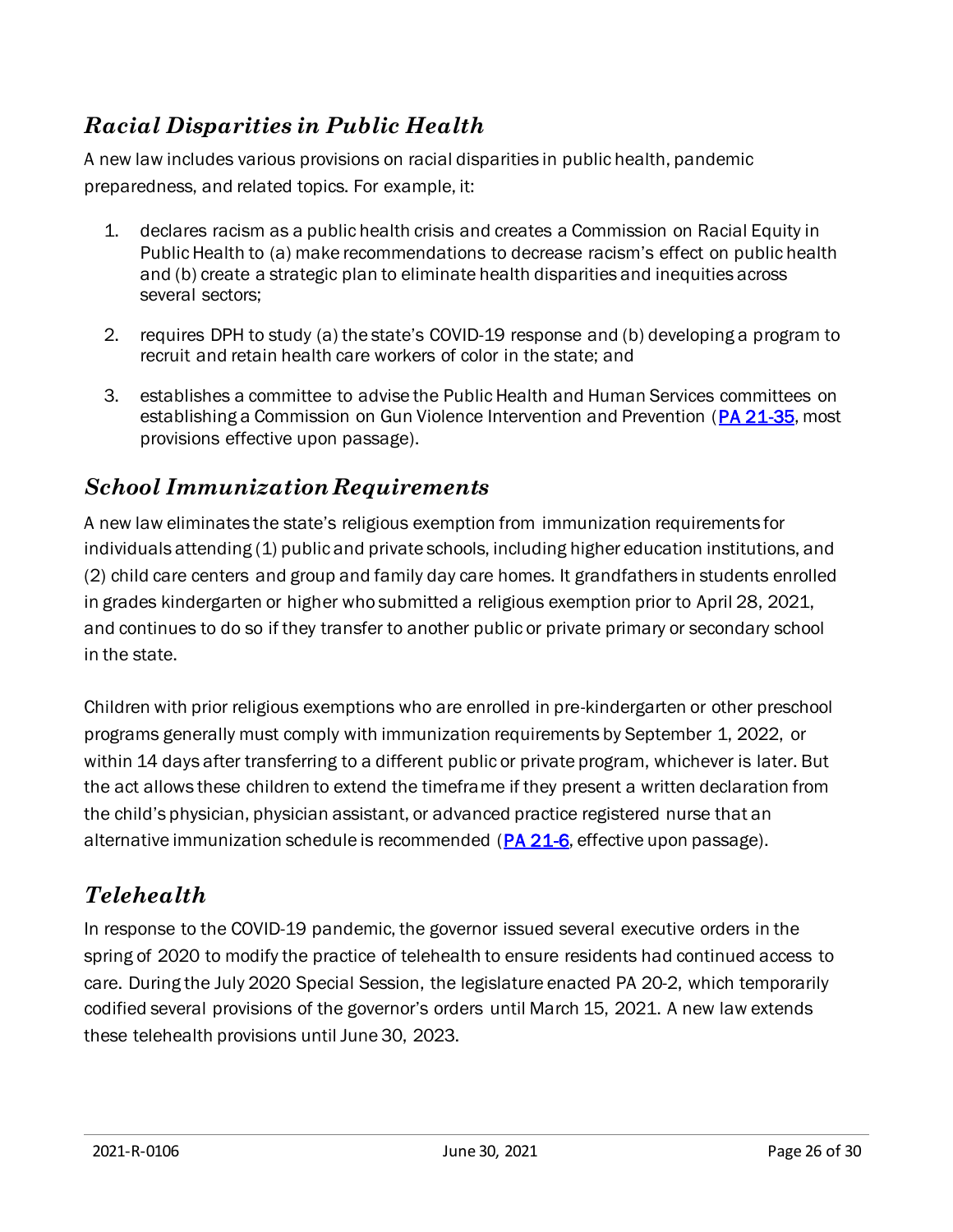Among other things, the law continues to (1) expand the types of health professionals authorized to provide telehealth services, (2) expand allowable service delivery methods (e.g., telephone-only services), (3) establish requirements for telehealth providers seeking payment from underinsured and uninsured payments, and (4) expand requirements for insurance coverage of telehealth services [\(PA 21-9](https://www.cga.ct.gov/asp/cgabillstatus/cgabillstatus.asp?selBillType=Public+Act&which_year=2021&bill_num=9), effective upon passage).

# <span id="page-26-0"></span>**Social Services**

## *Expanded Postpartum Care*

A new law extends Medicaid and Children's Health Insurance Program (CHIP) coverage for postpartum care to 12 months after a woman gives birth. Under prior law, the Department of Social Services (DSS) generally provided coverage for 60 days after birth. The recently passed American Rescue Plan Act of 2021 (P.L. 117-2) allows states to implement this type of expansion. The law requires DSS to extend coverage beginning April 1, 2022 [\(SB 1202](https://cga.ct.gov/asp/cgabillstatus/cgabillstatus.asp?selBillType=Bill&which_year=2021&bill_num=1202), JSS, as amended, §§ 371 & 372, effective upon passage).

## *Healthcare Regardless of Immigration Status*

Under a new law, certain people may be eligible for medical assistance (e.g., HUSKY Health) regardless of their immigration status. The act requires DSS to extend eligibility for medical assistance, subject to income limits and within available appropriations, to (1) children under age 9, beginning January 1, 2023, and (2) women for 12 months after giving birth, beginning April 1, 2023. It also requires the state to cover prenatal care for certain women under CHIP by April 1, 2022. Under the act, the Office of Health Strategy must study expanding coverage to older children too [\(PA 21-176](https://cga.ct.gov/asp/cgabillstatus/cgabillstatus.asp?selBillType=Bill&which_year=2021&bill_num=6687) an[d SB 1202](https://cga.ct.gov/asp/cgabillstatus/cgabillstatus.asp?selBillType=Bill&which_year=2021&bill_num=1202), JSS, as amended, § 380, both effective October 1, 2021, except the study requirement is effective upon passage).

#### *Limits on Public Assistance Liens*

In February, the legislature passed a law prohibiting the state from recovering cash and medical assistance from liens placed on real property, unless required to do so by federal law. In addition, the act requires the state to deem any certificate or lien previously filed on the properties released if the recoveries of the assistance are not required under federal law.

In the budget implementer act, the legislature further expanded these lien restrictions and deemed additional previously filed claims released. Among other things, the act (1) generally limits the state's claim against lawsuit proceeds and inheritances to the amount of the assistance paid that the state is required to recover under federal law and (2) expands the types of previously filed claims that must be deemed released to include any kind of claim filed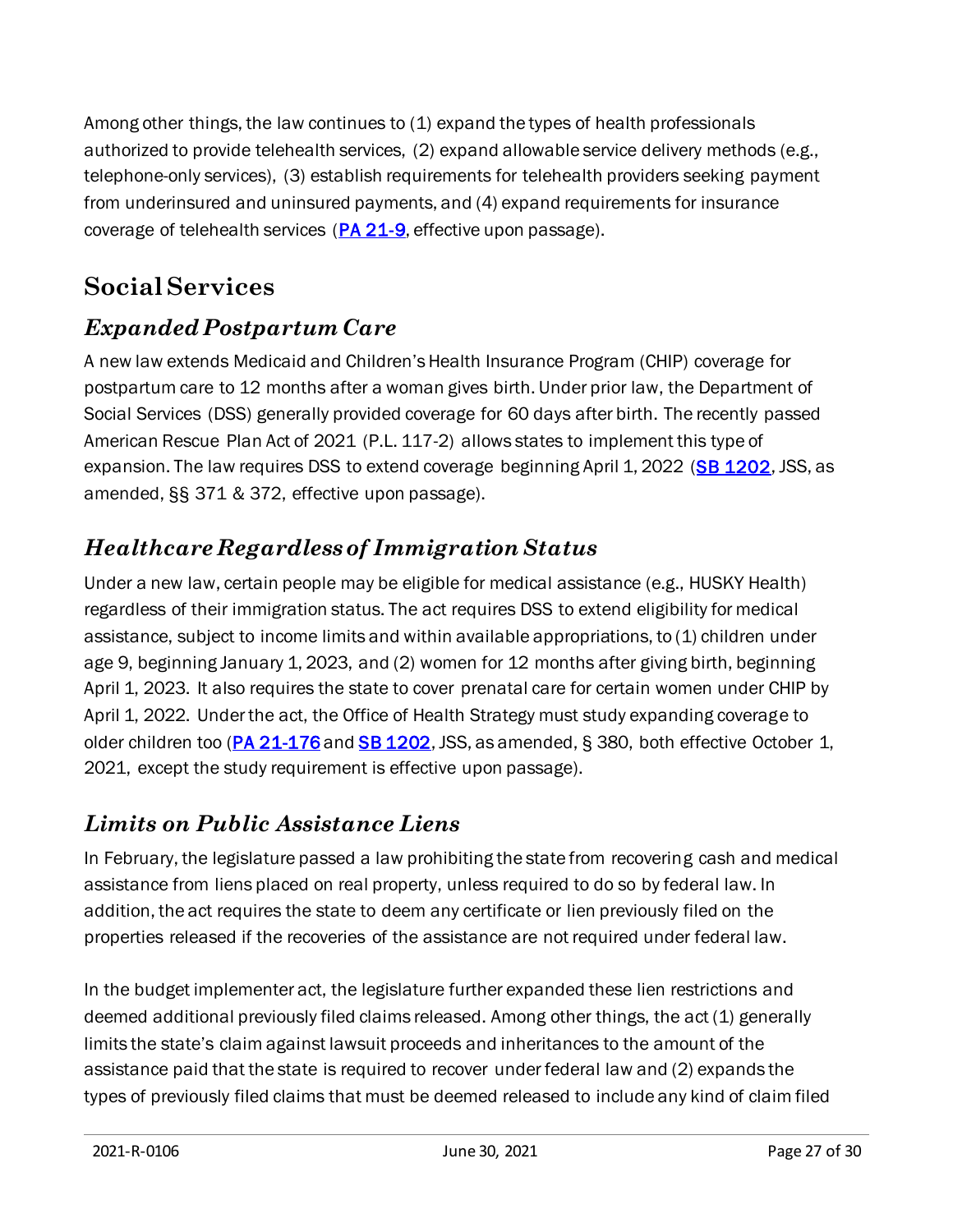by or on behalf of the state, including state claims against property interests, estates, or proceeds from a lawsuit or estate, if the recovery is not required by state and federal law [\(PA](https://www.cga.ct.gov/asp/cgabillstatus/cgabillstatus.asp?selBillType=Public+Act&which_year=2021&bill_num=3)  [21-3](https://www.cga.ct.gov/asp/cgabillstatus/cgabillstatus.asp?selBillType=Public+Act&which_year=2021&bill_num=3), §§ 2-4 an[d SB 1202](https://www.cga.ct.gov/asp/cgabillstatus/cgabillstatus.asp?selBillType=Bill&which_year=2021&bill_num=1202), JSS, as amended, §§ 497-500, both effective July 1, 2021).

#### <span id="page-27-0"></span>**Taxes**

#### *Highway Use Tax*

Beginning January 1, 2023, a new law imposes a highway use tax (HUT) on every carrier for the privilege of operating, or causing to be operated, certain heavy, multi-unit motor vehicles on any public road in the state. The HUT is charged at a per-mile rate that increases based on a vehicle's weight, ranging from (1) 2.5 cents for vehicles weighing 26,000-28,000 pounds (lbs.) to (2) 17.5 cents for vehicles weighing more than 80,000 lbs. Revenue from the tax must be deposited into the Special Transportation Fund [\(PA 21-177](https://www.cga.ct.gov/asp/cgabillstatus/cgabillstatus.asp?selBillType=Bill&which_year=2021&bill_num=6688), as amended, effective upon passage and applicable to calendar months beginning on or after January 1, 2023).

#### *State Tax Changes*

The FY 22-23 biennial budget implementer included a number of state tax changes. Among its most significant changes to the personal income tax, the act does the following:

- 1. increases the earned income tax credit (EITC) from 23% to 30.5% of the federal EITC, beginning with the 2021 tax year;
- 2. phases out, over four years, the tax on income from IRAs (other than Roth IRAs) for taxpayers with qualifying incomes, starting with the 2023 tax year; and
- 3. extends, to the 2021 and 2022 tax years, the limits on eligibility for the property tax credit against the personal income tax.

Among its business tax provisions, the act does the following:

- 1. extends the 10% corporation business tax surcharge for two additional years, to the 2021 and 2022 income years;
- 2. delays the start date of the capital base tax phase out by three years and extends the phase out period; and
- 3. increases the cap on the amount of R&D tax credits corporations may claim each year from 50.01% to 70% of their annual tax liability, phased in over two years.

Its other tax changes include the following: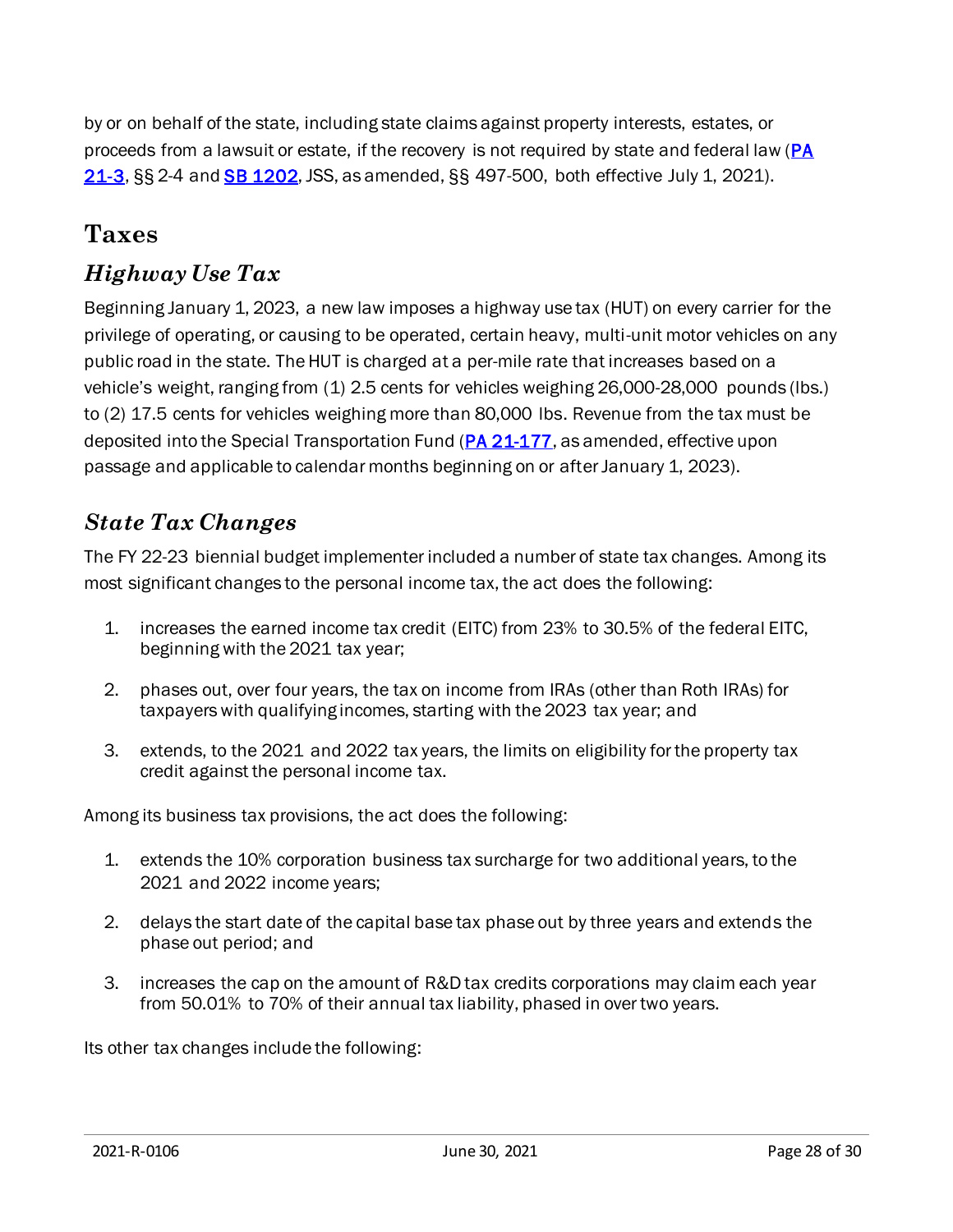- 1. allows certain businesses (e.g., hotels, restaurants, and bars) to keep 100% of the 7.35% sales tax they collect on sales of meals and beverages during one of three specified weeks in FY 22;
- 2. exempts breast pumps and certain related parts, supplies, kits, and repair services from the sales and use tax beginning July 1, 2021;
- 3. requires the Department of Revenue Services (DRS) to establish a tax amnesty program for individuals, businesses, or other taxpayers that owe Connecticut state taxes; and
- 4. beginning July 1, 2023, replaces the current 6% gross receipts tax on ambulatory surgical centers (ASCs) with a 3% net revenue tax on ASC services, subject to certain exclusions [\(SB 1202](https://cga.ct.gov/asp/cgabillstatus/cgabillstatus.asp?selBillType=Bill&which_year=2021&bill_num=1202), JSS, as amended, various sections and effective dates).

## <span id="page-28-0"></span>**Transportation**

#### *Pedestrian and Bicyclist Safety*

The legislature passed several laws addressing pedestrian and bicyclist safety, generally, and the safety of specific vulnerable road users. Major provisions include:

- 1. allowing for local control of speed limits and the establishment of pedestrian safety zones in certain areas;
- 2. creating a Vision Zero Council to develop a statewide policy to eliminate all transportation-related fatalities and severe injuries;
- 3. expanding the circumstances under which drivers must yield to pedestrians at uncontrolled crosswalks;
- 4. establishing safety equipment requirements and operating rules for ice cream trucks and requiring drivers passing ice cream trucks that are vending to stop and proceed slowly; and
- 5. authorizing a two-year pilot program for speed camera enforcement in up to three highway work zones ( $PA$  21-28,  $PA$  21-20, and  $SB$  1202, JSS, as amended,  $\S$ § 330-339, most provisions effective October 1, 2021).

# *Peer-to-Peer (P2P) Car Sharing*

A new law imposes regulatory requirements on "P2P car sharing," which is when people share their vehicles for compensation through a platform operated by a P2P car sharing company (e.g., Turo and Getaround). The law covers insurance requirements, certain consumer protections, and airport operation agreements, among other things, and requires DRS to issue guidance on the sales tax treatment of P2P car sharing  $(PA 21-106, S)$  $(PA 21-106, S)$  52-65, most provisions effective January 1, 2022).